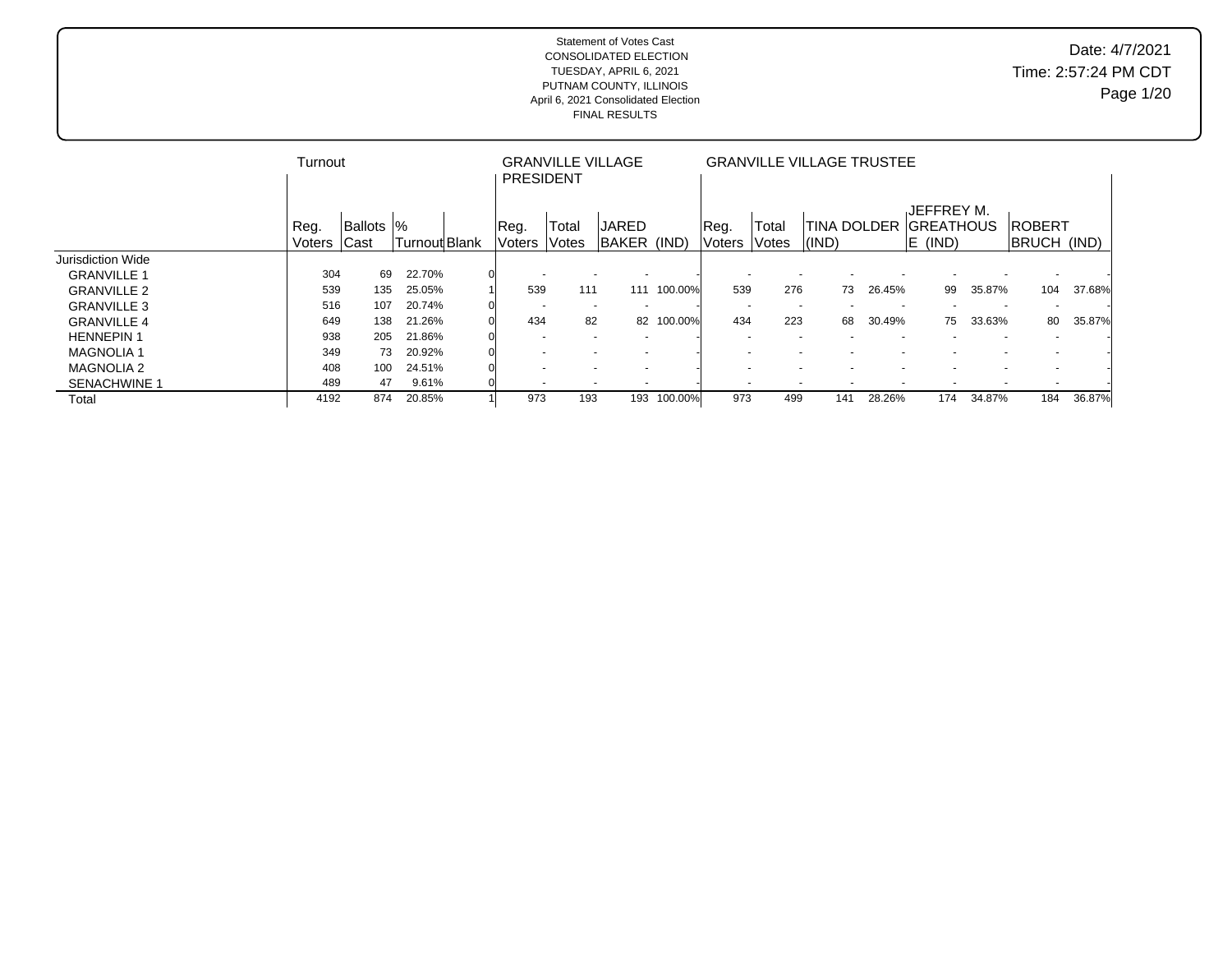|                     | <b>PRESIDENT</b>         | <b>HENNEPIN VILLAGE</b> |                                                      |         |                       | <b>HENNEPIN VILLAGE TRUSTEE</b> |                                  |                          |                          |                                          |                          |                                      |                          |                          |        |
|---------------------|--------------------------|-------------------------|------------------------------------------------------|---------|-----------------------|---------------------------------|----------------------------------|--------------------------|--------------------------|------------------------------------------|--------------------------|--------------------------------------|--------------------------|--------------------------|--------|
|                     | Reg.<br>Voters           | Total<br>Votes          | KEVIN J.<br><b>COLEMAN</b><br>(IND)                  |         | Reg.<br><b>Voters</b> | Total<br>Votes                  | <b>CHRISTIAN J.</b><br>CYR (IND) |                          |                          | QUENTIN J.<br><b>BUFFINGTON</b><br>(IND) |                          | TERESA L.<br><b>CLAUSEN</b><br>(IND) |                          | ILYNN A.<br>HAAGE (IND)  |        |
| Jurisdiction Wide   |                          |                         |                                                      |         |                       |                                 |                                  |                          |                          |                                          |                          |                                      |                          |                          |        |
| <b>GRANVILLE 1</b>  |                          |                         | $\overline{\phantom{a}}$                             |         |                       |                                 |                                  |                          |                          |                                          |                          |                                      |                          |                          |        |
| <b>GRANVILLE 2</b>  | $\overline{\phantom{a}}$ |                         | $\overline{\phantom{a}}$<br>$\overline{\phantom{a}}$ |         |                       |                                 | $\overline{\phantom{a}}$         | $\overline{\phantom{a}}$ | $\overline{\phantom{0}}$ | $\overline{\phantom{a}}$                 | $\overline{\phantom{0}}$ | $\overline{\phantom{0}}$             | $\overline{\phantom{a}}$ | $\overline{\phantom{a}}$ |        |
| <b>GRANVILLE 3</b>  |                          |                         | $\overline{\phantom{a}}$                             |         |                       |                                 |                                  |                          |                          |                                          |                          |                                      |                          |                          |        |
| <b>GRANVILLE 4</b>  |                          |                         |                                                      |         |                       |                                 |                                  |                          |                          |                                          |                          |                                      |                          |                          |        |
| <b>HENNEPIN1</b>    | 569                      | 111                     | 111                                                  | 100.00% | 569                   | 325                             |                                  | 87                       | 26.77%                   | 96                                       | 29.54%                   | 84                                   | 25.85%                   | 58                       | 17.85% |
| <b>MAGNOLIA1</b>    |                          |                         | $\overline{\phantom{a}}$                             |         |                       |                                 |                                  |                          |                          |                                          |                          |                                      |                          |                          |        |
| <b>MAGNOLIA 2</b>   |                          |                         | $\overline{\phantom{a}}$<br>$\overline{\phantom{a}}$ |         |                       |                                 |                                  |                          |                          |                                          |                          |                                      |                          |                          |        |
| <b>SENACHWINE 1</b> |                          |                         | $\overline{\phantom{a}}$<br>$\overline{\phantom{a}}$ |         |                       |                                 |                                  |                          |                          | $\overline{\phantom{a}}$                 |                          | $\overline{\phantom{a}}$             |                          |                          |        |
| Total               | 569                      | 111                     | 111                                                  | 100.00% | 569                   | 325                             |                                  | 87                       | 26.77%                   | 96                                       | 29.54%                   | 84                                   | 25.85%                   | 58                       | 17.85% |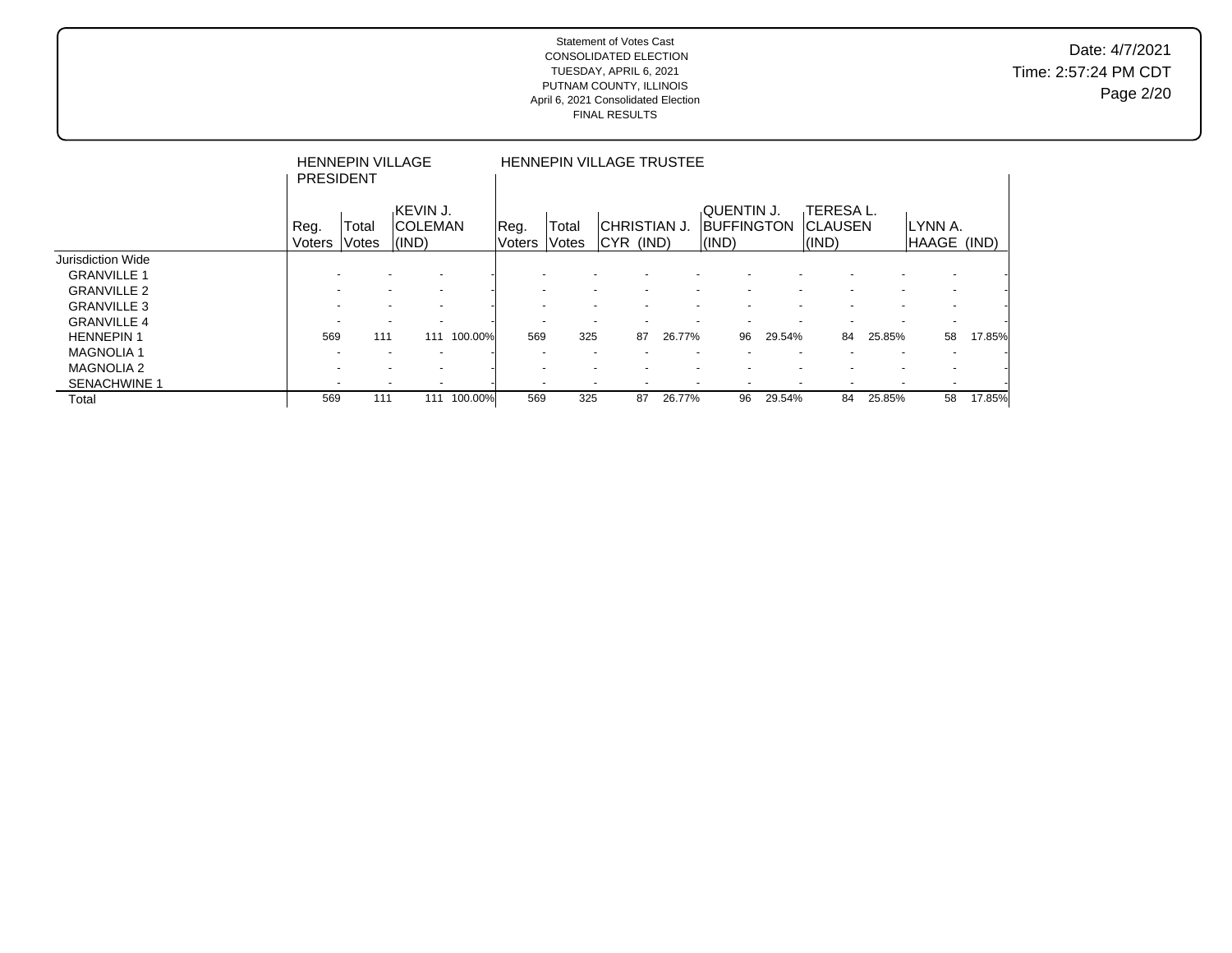|                     | <b>PRESIDENT</b> |                          | <b>MAGNOLIA VILLAGE</b>                              |         |                 |                       | MAGNOLIA VILLAGE CLERK                               |            |                          |                | MAGNOLIA VILLAGE TRUSTEE 4 YEAR TERM |                          |                              |        |                              |        |
|---------------------|------------------|--------------------------|------------------------------------------------------|---------|-----------------|-----------------------|------------------------------------------------------|------------|--------------------------|----------------|--------------------------------------|--------------------------|------------------------------|--------|------------------------------|--------|
|                     | Reg.<br>Voters   | Total<br>Votes           | <b>MATTHEW</b><br>ISMITH                             |         | Reg.<br> Voters | Total<br><b>Votes</b> | <b>JONNELLE</b><br>ISMITH                            |            | Reg.<br>lVoters          | Total<br>Votes | <b>CHRIS</b><br><b>IOLIVER</b>       |                          | <b>PEGGY</b><br><b>SMITH</b> |        | <b>CAROL</b><br><b>KOVAL</b> |        |
| Jurisdiction Wide   |                  |                          |                                                      |         |                 |                       |                                                      |            |                          |                |                                      |                          |                              |        |                              |        |
| <b>GRANVILLE 1</b>  |                  |                          | $\overline{\phantom{a}}$                             |         |                 |                       |                                                      |            |                          |                |                                      |                          |                              |        |                              |        |
| <b>GRANVILLE 2</b>  |                  |                          |                                                      |         |                 |                       | $\overline{\phantom{a}}$                             |            |                          |                |                                      |                          |                              |        |                              |        |
| <b>GRANVILLE 3</b>  |                  |                          | $\overline{\phantom{a}}$                             |         |                 |                       | $\overline{\phantom{a}}$                             |            |                          |                |                                      |                          |                              |        |                              |        |
| <b>GRANVILLE 4</b>  |                  |                          |                                                      |         |                 |                       |                                                      |            |                          |                |                                      |                          |                              |        |                              |        |
| <b>HENNEPIN1</b>    |                  | $\overline{\phantom{a}}$ | $\overline{a}$<br>$\overline{\phantom{a}}$           |         |                 |                       | $\sim$<br>$\overline{\phantom{a}}$                   |            |                          |                |                                      |                          |                              |        |                              |        |
| <b>MAGNOLIA1</b>    | 169              |                          | 28<br>28                                             | 100.00% | 169             | 28                    | 28                                                   | 100.00%    | 169                      | 72             | 30                                   | 41.67%                   | 21                           | 29.17% | 21                           | 29.17% |
| <b>MAGNOLIA 2</b>   |                  |                          | $\overline{\phantom{a}}$<br>$\overline{\phantom{a}}$ |         |                 |                       | $\overline{\phantom{a}}$<br>$\overline{\phantom{a}}$ |            | $\overline{\phantom{0}}$ |                | $\overline{\phantom{a}}$             | $\overline{\phantom{a}}$ |                              |        |                              |        |
| <b>SENACHWINE 1</b> |                  | $\overline{\phantom{a}}$ |                                                      |         |                 |                       |                                                      |            |                          |                |                                      |                          |                              |        |                              |        |
| Total               | 169              |                          | 28<br>28                                             | 100.00% | 169             | 28                    |                                                      | 28 100.00% | 169                      | 72             | 30                                   | 41.67%                   | 21                           | 29.17% | 21                           | 29.17% |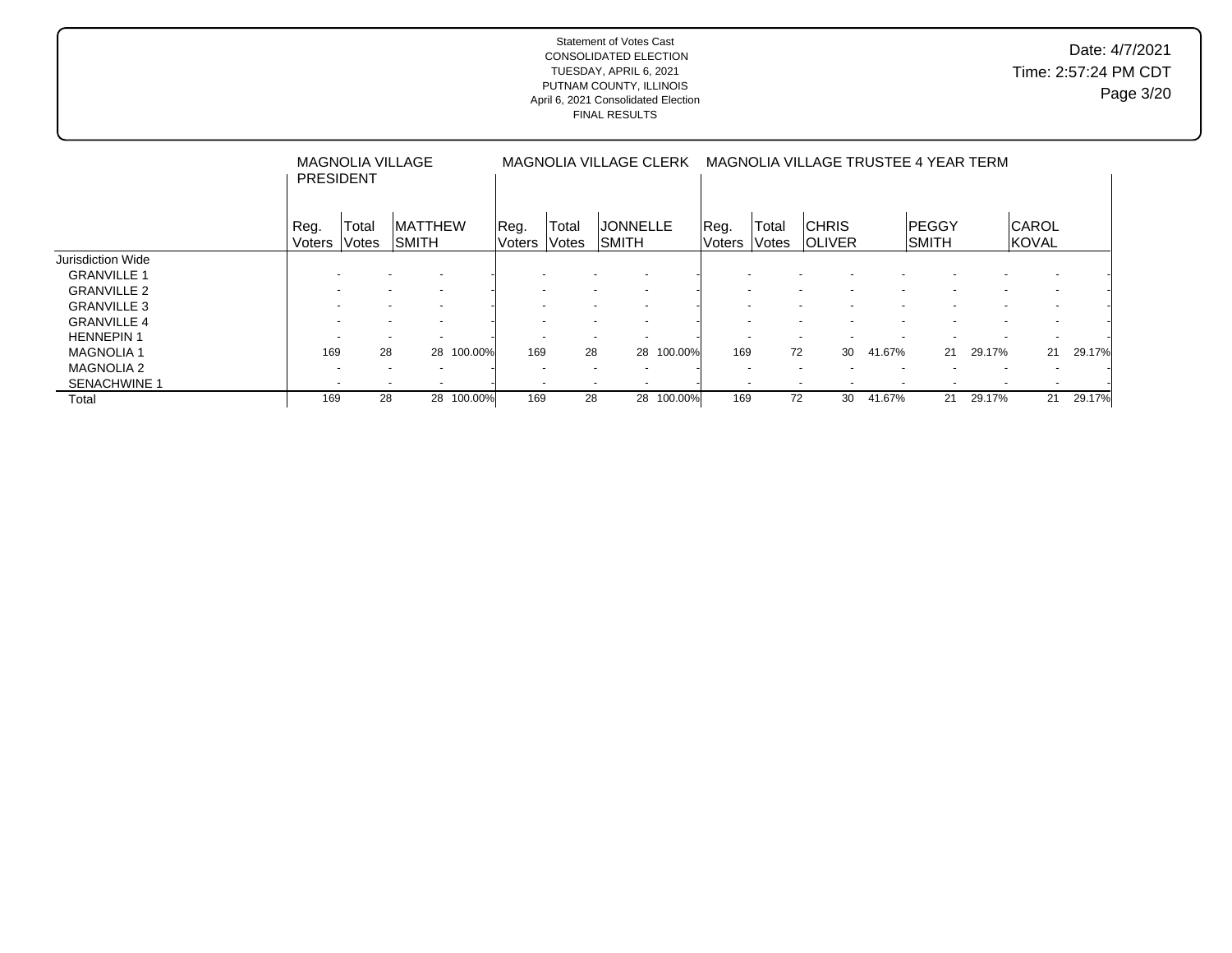## Date: 4/7/2021 Time: 2:57:24 PM CDT Page 4/20

|                     | <b>YEAR TERM</b>         | <b>MAGNOLIA VILLAGE</b>  | TRUSTEE UNEXPIRED 2      |            |                          |                          | <b>MARK VILLAGE PRESIDENT</b> |         |        |                          | <b>MARK VILLAGE TRUSTEE</b> |        |                                       |        |                            |        |
|---------------------|--------------------------|--------------------------|--------------------------|------------|--------------------------|--------------------------|-------------------------------|---------|--------|--------------------------|-----------------------------|--------|---------------------------------------|--------|----------------------------|--------|
|                     | Reg.                     | Total                    | <b>TYLER</b>             |            | Reg.                     | Total                    | <b>FRANK</b><br>INIEWINSKI    |         | Reg.   | Total                    | GERALD A.<br><b>URNIKIS</b> |        | <b>RICHARD J.</b><br><b>ISERAFINI</b> |        | RAYMOND J.<br>lveronda Jr. |        |
|                     | Voters                   | <b>Votes</b>             | <b>IREASKA</b>           |            | Voters                   | <i><b>Notes</b></i>      | (IND)                         |         | Voters | <b>Votes</b>             | $ $ (IND)                   |        | $\vert$ (IND)                         |        | $ $ (IND)                  |        |
| Jurisdiction Wide   |                          |                          |                          |            |                          |                          |                               |         |        |                          |                             |        |                                       |        |                            |        |
| <b>GRANVILLE 1</b>  |                          |                          | $\overline{\phantom{a}}$ |            |                          |                          |                               |         |        |                          |                             |        |                                       |        |                            |        |
| <b>GRANVILLE 2</b>  |                          |                          | $\overline{\phantom{a}}$ |            |                          | $\overline{\phantom{a}}$ | $\overline{\phantom{a}}$      |         |        | $\overline{\phantom{a}}$ |                             |        |                                       |        | $\sim$                     |        |
| <b>GRANVILLE 3</b>  |                          |                          | $\overline{\phantom{0}}$ |            | 395                      | 75                       | 75                            | 100.00% | 395    | 215                      | 72                          | 33.49% | 71                                    | 33.02% | 72                         | 33.49% |
| <b>GRANVILLE 4</b>  |                          |                          | $\overline{\phantom{a}}$ |            |                          |                          |                               |         |        |                          |                             |        |                                       |        |                            |        |
| <b>HENNEPIN1</b>    | $\overline{\phantom{a}}$ |                          | $\overline{a}$           |            | $\overline{a}$           | $\overline{\phantom{a}}$ | $\overline{\phantom{a}}$      |         |        |                          |                             |        |                                       |        | $\overline{\phantom{a}}$   |        |
| <b>MAGNOLIA1</b>    | 169                      | 25                       |                          | 25 100.00% | $\overline{\phantom{a}}$ | $\overline{\phantom{a}}$ | $\overline{\phantom{a}}$      |         |        |                          |                             |        |                                       |        | $\overline{\phantom{a}}$   |        |
| <b>MAGNOLIA 2</b>   |                          | $\overline{\phantom{a}}$ | $\overline{\phantom{a}}$ |            | $\overline{\phantom{a}}$ |                          | $\overline{\phantom{a}}$      |         |        |                          |                             |        |                                       |        | $\overline{\phantom{a}}$   |        |
| <b>SENACHWINE 1</b> | $\overline{\phantom{0}}$ |                          | $\overline{\phantom{a}}$ |            |                          | $\overline{\phantom{a}}$ |                               |         |        |                          |                             |        |                                       |        | $\overline{\phantom{a}}$   |        |
| Total               | 169                      | 25                       |                          | 25 100.00% | 395                      | 75                       | 75                            | 100.00% | 395    | 215                      | 72                          | 33.49% | 71                                    | 33.02% | 72                         | 33.49% |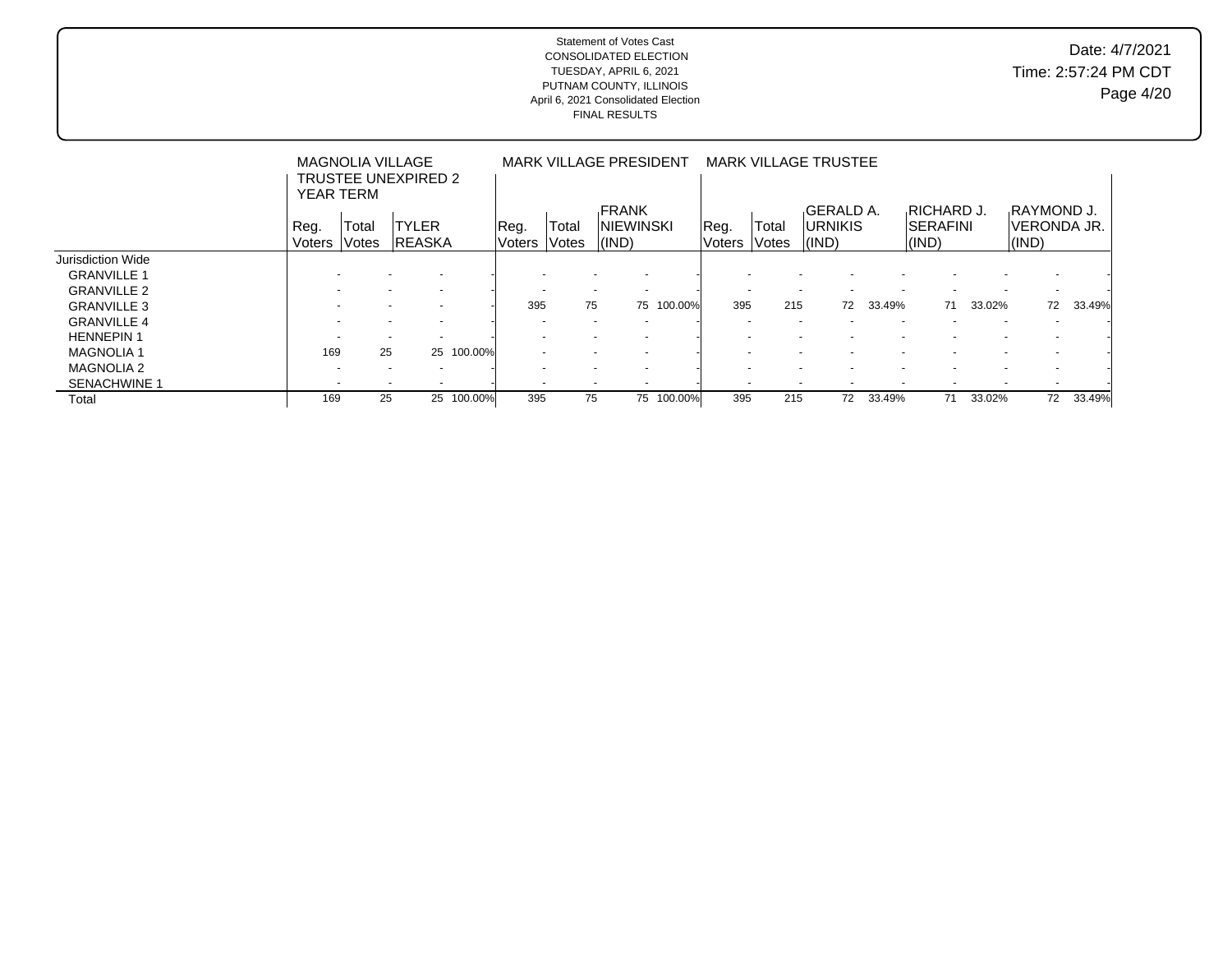## Date: 4/7/2021 Time: 2:57:24 PM CDT Page 5/20

|                     | <b>PRESIDENT</b>         | <b>MCNABB VILLAGE</b> |                          |                |                          | MCNABB VILLAGE TRUSTEE     |                          |                            |        |                                    |        | <b>PRESIDENT</b>      |                          | STANDARD VILLAGE                                 |         |
|---------------------|--------------------------|-----------------------|--------------------------|----------------|--------------------------|----------------------------|--------------------------|----------------------------|--------|------------------------------------|--------|-----------------------|--------------------------|--------------------------------------------------|---------|
|                     | Reg.<br>Voters           | Total<br>Votes        | <b>No Candidate</b>      | Reg.<br>Voters | Total<br>lVotes          | IDANIEL S.<br><b>TRONE</b> | (IND)                    | <b>ERIC EDENS</b><br>(IND) |        | RAYNOR<br><b>CAMPBELL</b><br>(IND) |        | Reg.<br><b>Voters</b> | Total<br>Votes           | <b>FRANK M.</b><br>VULCANI, JR.<br>$\vert$ (IND) |         |
| Jurisdiction Wide   |                          |                       |                          |                |                          |                            |                          |                            |        |                                    |        |                       |                          |                                                  |         |
| <b>GRANVILLE 1</b>  |                          |                       | $\overline{\phantom{a}}$ |                |                          |                            |                          |                            |        |                                    |        | 170                   | 24                       | 24                                               | 100.00% |
| <b>GRANVILLE 2</b>  |                          |                       | $\overline{\phantom{a}}$ |                |                          |                            |                          |                            |        | $\overline{\phantom{0}}$           |        |                       | $\overline{\phantom{a}}$ | $\overline{\phantom{a}}$                         |         |
| <b>GRANVILLE 3</b>  |                          |                       | $\overline{\phantom{0}}$ |                |                          |                            |                          |                            |        |                                    |        |                       |                          |                                                  |         |
| <b>GRANVILLE 4</b>  |                          |                       | $\overline{\phantom{a}}$ |                |                          |                            |                          |                            |        |                                    |        |                       |                          |                                                  |         |
| <b>HENNEPIN1</b>    |                          |                       | $\overline{\phantom{a}}$ |                | $\overline{\phantom{a}}$ |                            | $\overline{\phantom{0}}$ |                            |        | $\overline{\phantom{a}}$           |        |                       | $\overline{\phantom{a}}$ |                                                  |         |
| <b>MAGNOLIA1</b>    |                          |                       | $\overline{\phantom{a}}$ |                | $\overline{\phantom{a}}$ |                            | $\overline{\phantom{a}}$ |                            |        | $\overline{\phantom{a}}$           |        |                       | $\overline{\phantom{a}}$ |                                                  |         |
| <b>MAGNOLIA 2</b>   | 200                      | $\Omega$              | $\Omega$                 | 200            | 118                      | 37                         | l.36%<br>31              | 42                         | 35.59% | 39                                 | 33.05% |                       | $\overline{\phantom{0}}$ |                                                  |         |
| <b>SENACHWINE 1</b> | $\overline{\phantom{a}}$ |                       |                          |                | $\overline{\phantom{a}}$ |                            | $\overline{\phantom{a}}$ |                            |        | $\overline{\phantom{a}}$           |        |                       | $\overline{\phantom{0}}$ |                                                  |         |
| Total               | 200                      | $\Omega$              | $\Omega$                 | 200            | 118                      | 37                         | 31.36%                   | 42                         | 35.59% | 39                                 | 33.05% | 170                   | 24                       | 24                                               | 100.00% |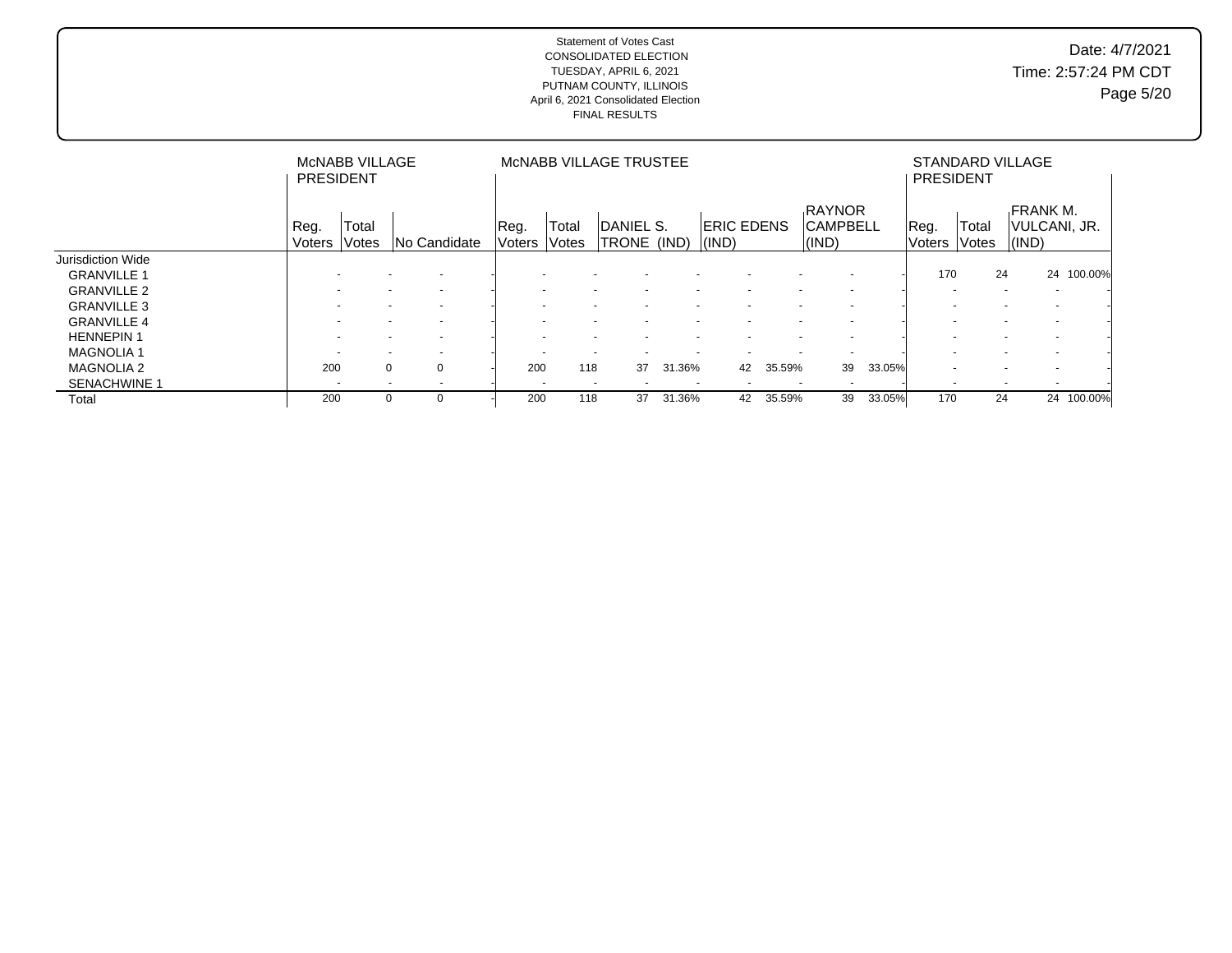| Date: 4/7/2021       |
|----------------------|
| Time: 2:57:24 PM CDT |
| Page 6/20            |

|                          |        |                          |                    |        | STANDARD VILLAGE TRUSTEE 4 YEAR TERM |                          |                    |        | <b>YEAR TERM</b> | STANDARD VILLAGE | <b>TRUSTEE UNEXPIRED 2</b> |                          |        | <b>SUPERVISOR</b>                                    | <b>GRANVILLE TOWNSHIP</b> |         |
|--------------------------|--------|--------------------------|--------------------|--------|--------------------------------------|--------------------------|--------------------|--------|------------------|------------------|----------------------------|--------------------------|--------|------------------------------------------------------|---------------------------|---------|
|                          |        |                          |                    |        |                                      |                          | PETER J.           |        |                  |                  |                            |                          |        |                                                      | <b>JAMES</b>              |         |
|                          | Reg.   | Total                    | JAMES G.           |        | JOSEPH C.                            |                          | <b>IPICCINELLI</b> |        | Reg.             | Total            |                            | <b>IKATHLEEN A.</b>      | Reg.   | Total                                                | <b>MORIARTY</b>           |         |
|                          | Voters | <b>Votes</b>             | <b>IRENO (IND)</b> |        | ELLENA (IND) (IND)                   |                          |                    |        | Voters           | Votes            | RENO (IND)                 |                          | Voters | lVotes                                               | $\vert$ (IND)             |         |
| <b>Jurisdiction Wide</b> |        |                          |                    |        |                                      |                          |                    |        |                  |                  |                            |                          |        |                                                      |                           |         |
| <b>GRANVILLE 1</b>       | 170    | 73                       | 26                 | 35.62% | 23                                   | 31.51%                   | 24                 | 32.88% | 170              | 25               |                            | 25 100.00%               | 304    | 64                                                   | 64                        | 100.00% |
| <b>GRANVILLE 2</b>       |        |                          |                    |        |                                      |                          |                    |        |                  |                  | $\overline{\phantom{a}}$   |                          | 539    | 114                                                  | 114                       | 100.00% |
| <b>GRANVILLE 3</b>       |        |                          |                    |        |                                      |                          |                    |        |                  |                  |                            |                          | 516    | 98                                                   | 98                        | 100.00% |
| <b>GRANVILLE 4</b>       |        |                          |                    |        |                                      |                          |                    |        |                  |                  |                            |                          | 649    | 127                                                  | 127                       | 100.00% |
| <b>HENNEPIN1</b>         |        |                          |                    |        |                                      |                          |                    |        |                  |                  |                            |                          |        | $\overline{\phantom{a}}$                             |                           |         |
| <b>MAGNOLIA 1</b>        |        |                          |                    |        |                                      |                          |                    |        |                  |                  |                            | $\overline{\phantom{a}}$ |        |                                                      |                           |         |
| <b>MAGNOLIA 2</b>        |        |                          |                    |        |                                      |                          |                    |        |                  |                  |                            | $\overline{\phantom{a}}$ |        |                                                      |                           |         |
| <b>SENACHWINE 1</b>      |        | $\overline{\phantom{a}}$ |                    |        | $\overline{\phantom{a}}$             | $\overline{\phantom{a}}$ |                    |        |                  |                  |                            |                          |        | $\overline{\phantom{a}}$<br>$\overline{\phantom{a}}$ |                           |         |
| Total                    | 170    |                          | 73<br>26           | 35.62% | 23                                   | 31.51%                   | 24                 | 32.88% | 170              | 25               |                            | 25 100.00%               | 2008   | 403                                                  | 403                       | 100.00% |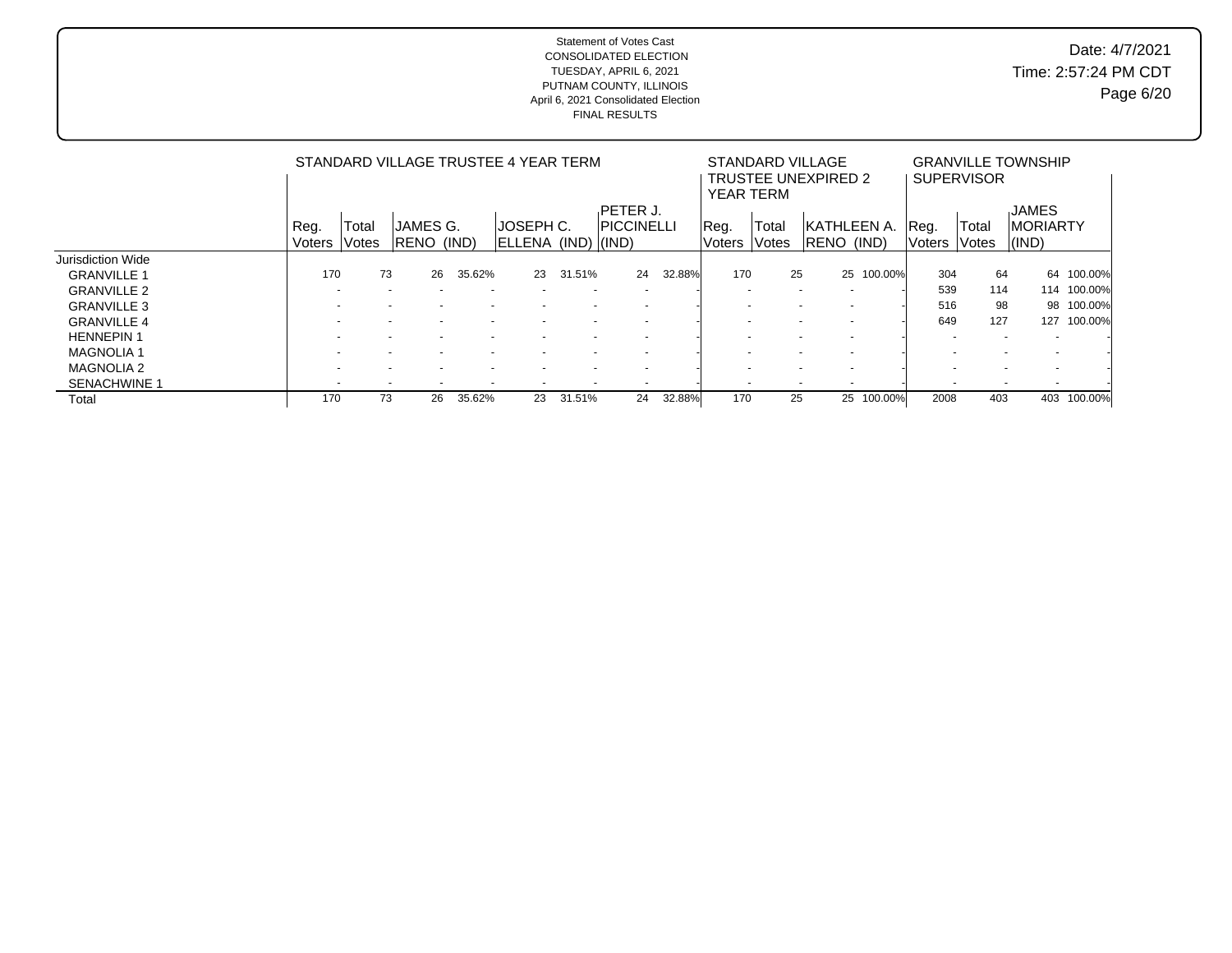|                     | <b>CLERK</b>             |                | <b>GRANVILLE TOWNSHIP</b>                            |         | ASSESSOR                 |                | <b>GRANVILLE TOWNSHIP</b>                  |                       | <b>GRANVILLE TOWNSHIP HIGHWAY</b><br><b>COMMISSIONER</b> |                                                      |                          |                            |  |
|---------------------|--------------------------|----------------|------------------------------------------------------|---------|--------------------------|----------------|--------------------------------------------|-----------------------|----------------------------------------------------------|------------------------------------------------------|--------------------------|----------------------------|--|
|                     | Reg.<br><b>Voters</b>    | Total<br>Votes | <b>RENE</b><br>TWARDOWSK   Reg.<br>(IND)             |         | <b>Voters</b>            | Total<br>Votes | INo Candidate                              | Reg.<br><b>Voters</b> | Total<br>Votes                                           | <b>ROBERT</b><br>Idixon (IND)                        |                          | <b>SCOTT</b><br>BERGEN (W) |  |
| Jurisdiction Wide   |                          |                |                                                      |         |                          |                |                                            |                       |                                                          |                                                      |                          |                            |  |
| <b>GRANVILLE 1</b>  | 304                      | 58             | 58                                                   | 100.00% | 304                      |                | 0<br>0                                     |                       | 52<br>304                                                |                                                      | 52 100.00%               | $\mathbf 0$                |  |
| <b>GRANVILLE 2</b>  | 539                      | 105            | 105                                                  | 100.00% | 539                      |                | 0<br>0                                     |                       | 539<br>106                                               | 106                                                  | 100.00%                  | 0                          |  |
| <b>GRANVILLE 3</b>  | 516                      | 91             | 91                                                   | 100.00% | 516                      |                | 0<br>0                                     |                       | 516<br>91                                                | 91                                                   | 100.00%                  | $\mathbf 0$                |  |
| <b>GRANVILLE 4</b>  | 649                      | 119            | 119                                                  | 100.00% | 649                      |                | 0<br>0                                     |                       | 649<br>109                                               | 109                                                  | 100.00%                  | $\mathbf 0$                |  |
| <b>HENNEPIN1</b>    |                          |                |                                                      |         | $\overline{\phantom{0}}$ |                | $\overline{\phantom{0}}$                   |                       |                                                          |                                                      |                          |                            |  |
| <b>MAGNOLIA1</b>    | $\overline{\phantom{0}}$ |                | $\overline{\phantom{a}}$<br>$\overline{\phantom{a}}$ |         | $\overline{\phantom{0}}$ |                | $\overline{a}$<br>$\overline{\phantom{0}}$ |                       | $\overline{\phantom{a}}$                                 | $\overline{\phantom{a}}$<br>$\overline{\phantom{0}}$ | $\overline{\phantom{a}}$ | $\overline{\phantom{a}}$   |  |
| <b>MAGNOLIA 2</b>   | $\overline{\phantom{a}}$ |                | $\overline{\phantom{0}}$<br>$\overline{\phantom{a}}$ |         | $\overline{\phantom{a}}$ |                | $\overline{a}$<br>$\overline{\phantom{0}}$ |                       | $\overline{\phantom{a}}$                                 | $\overline{\phantom{a}}$<br>$\overline{\phantom{a}}$ | $\overline{\phantom{a}}$ | $\sim$                     |  |
| <b>SENACHWINE 1</b> |                          |                | ۰                                                    |         |                          |                | $\overline{\phantom{a}}$                   |                       |                                                          |                                                      |                          |                            |  |
| Total               | 2008                     | 373            | 373                                                  | 100.00% | 2008                     |                | 0<br>0                                     |                       | 358<br>2008                                              | 358                                                  | 100.00%                  | $\mathbf 0$                |  |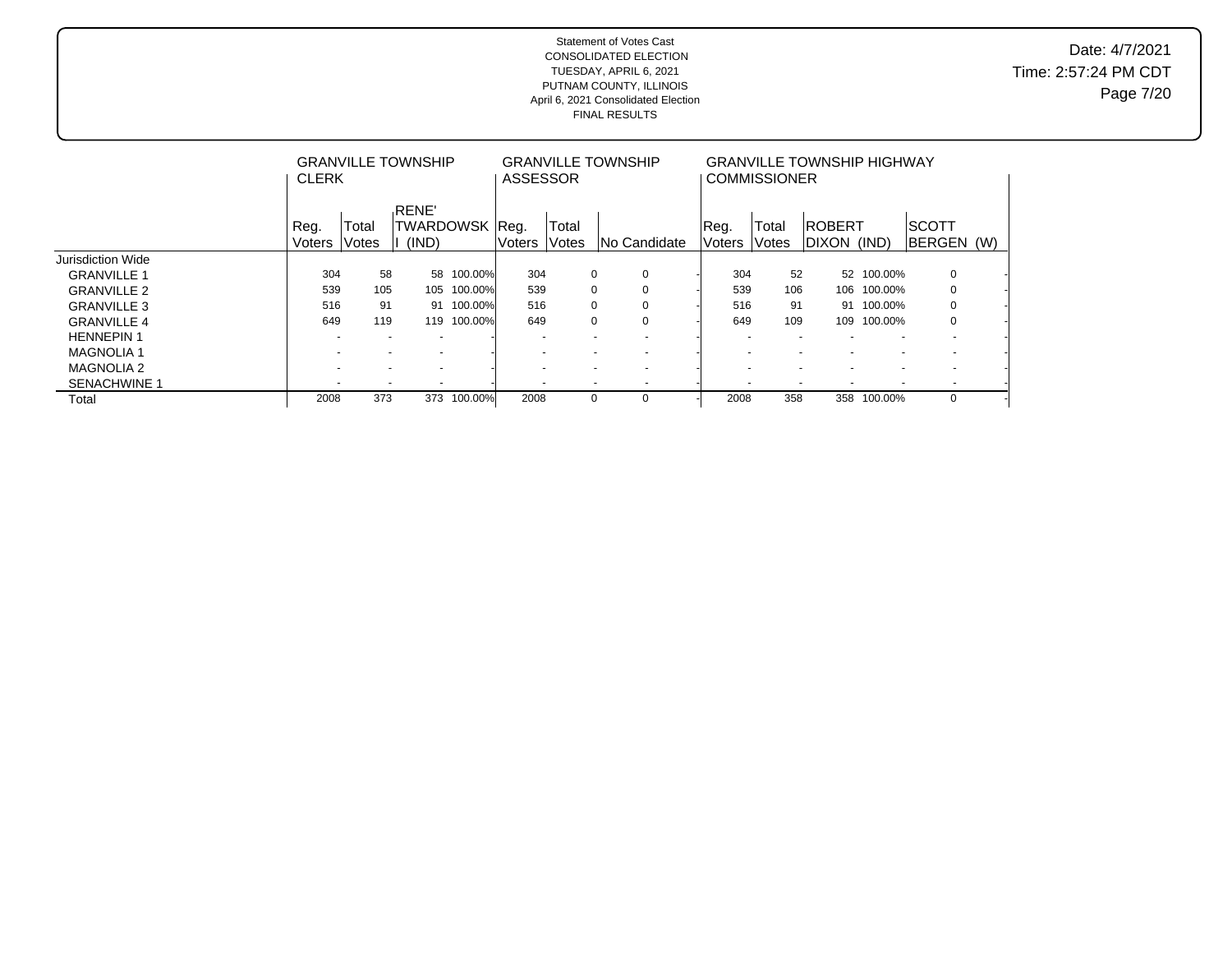## Date: 4/7/2021 Time: 2:57:24 PM CDT Page 8/20

|                    |                          |                          | <b>GRANVILLE TOWNSHIP TRUSTEE</b> |                          |                                           |                          |                                        |                          |                                               |        |                          | <b>SUPERVISOR</b> | <b>HENNEPIN TOWNSHIP</b>                             |         |
|--------------------|--------------------------|--------------------------|-----------------------------------|--------------------------|-------------------------------------------|--------------------------|----------------------------------------|--------------------------|-----------------------------------------------|--------|--------------------------|-------------------|------------------------------------------------------|---------|
|                    | Reg.<br>Voters           | Total<br>Votes           | I(IND)                            |                          | PHILIP<br>IKELLY GOETZ  EDGERLEY<br>(IND) |                          | <b>FRANK</b><br> VULCANI, JR.<br>(IND) |                          | <b>MATTHEW</b><br>"MATT" A.<br><b>GENSINI</b> |        | Reg.<br>Voters           | Total<br>Votes    | <b>IBRIAN W.</b><br>BIAGI (D)                        |         |
| Jurisdiction Wide  |                          |                          |                                   |                          |                                           |                          |                                        |                          |                                               |        |                          |                   |                                                      |         |
| <b>GRANVILLE 1</b> | 304                      | 192                      | 44                                | 22.92%                   | 58                                        | 30.21%                   | 44                                     | 22.92%                   | 46                                            | 23.96% |                          |                   | $\overline{\phantom{0}}$                             |         |
| <b>GRANVILLE 2</b> | 539                      | 374                      | 94                                | 25.13%                   | 97                                        | 25.94%                   | 90                                     | 24.06%                   | 93                                            | 24.87% | $\overline{\phantom{a}}$ |                   | $\sim$<br>$\overline{\phantom{a}}$                   |         |
| <b>GRANVILLE 3</b> | 516                      | 306                      | 76                                | 24.84%                   | 84                                        | 27.45%                   | 72                                     | 23.53%                   | 74                                            | 24.18% | $\overline{\phantom{a}}$ |                   | $\overline{\phantom{0}}$<br>$\overline{\phantom{a}}$ |         |
| <b>GRANVILLE 4</b> | 649                      | 412                      | 110                               | 26.70%                   | 102                                       | 24.76%                   | 93                                     | 22.57%                   | 107                                           | 25.97% |                          |                   | $\overline{a}$<br>$\overline{\phantom{0}}$           |         |
| <b>HENNEPIN1</b>   | ۰                        | ۰                        |                                   | $\overline{\phantom{a}}$ |                                           | $\overline{\phantom{a}}$ |                                        | $\overline{\phantom{a}}$ |                                               |        | 938                      | 163               | 163                                                  | 100.00% |
| <b>MAGNOLIA1</b>   | $\overline{\phantom{0}}$ | $\overline{\phantom{0}}$ | $\overline{\phantom{0}}$          |                          |                                           | $\overline{\phantom{0}}$ | $\overline{\phantom{0}}$               | $\overline{\phantom{a}}$ | $\overline{\phantom{a}}$                      |        |                          |                   | $\overline{\phantom{a}}$<br>$\overline{\phantom{a}}$ |         |
| <b>MAGNOLIA 2</b>  |                          | $\overline{\phantom{a}}$ | $\overline{\phantom{a}}$          | $\overline{\phantom{0}}$ |                                           | ٠                        |                                        | $\overline{\phantom{0}}$ |                                               |        |                          |                   | $\overline{a}$<br>$\sim$                             |         |
| SENACHWINE 1       | ۰                        | $\overline{\phantom{a}}$ | $\overline{\phantom{a}}$          | $\overline{\phantom{a}}$ | $\overline{\phantom{a}}$                  | $\overline{\phantom{a}}$ | $\overline{\phantom{a}}$               | $\overline{\phantom{a}}$ |                                               |        |                          |                   | $\overline{\phantom{a}}$<br>$\overline{\phantom{a}}$ |         |
| Total              | 2008                     | 1284                     | 324                               | 25.23%                   | 341                                       | 26.56%                   | 299                                    | 23.29%                   | 320                                           | 24.92% | 938                      | 163               | 163                                                  | 100.00% |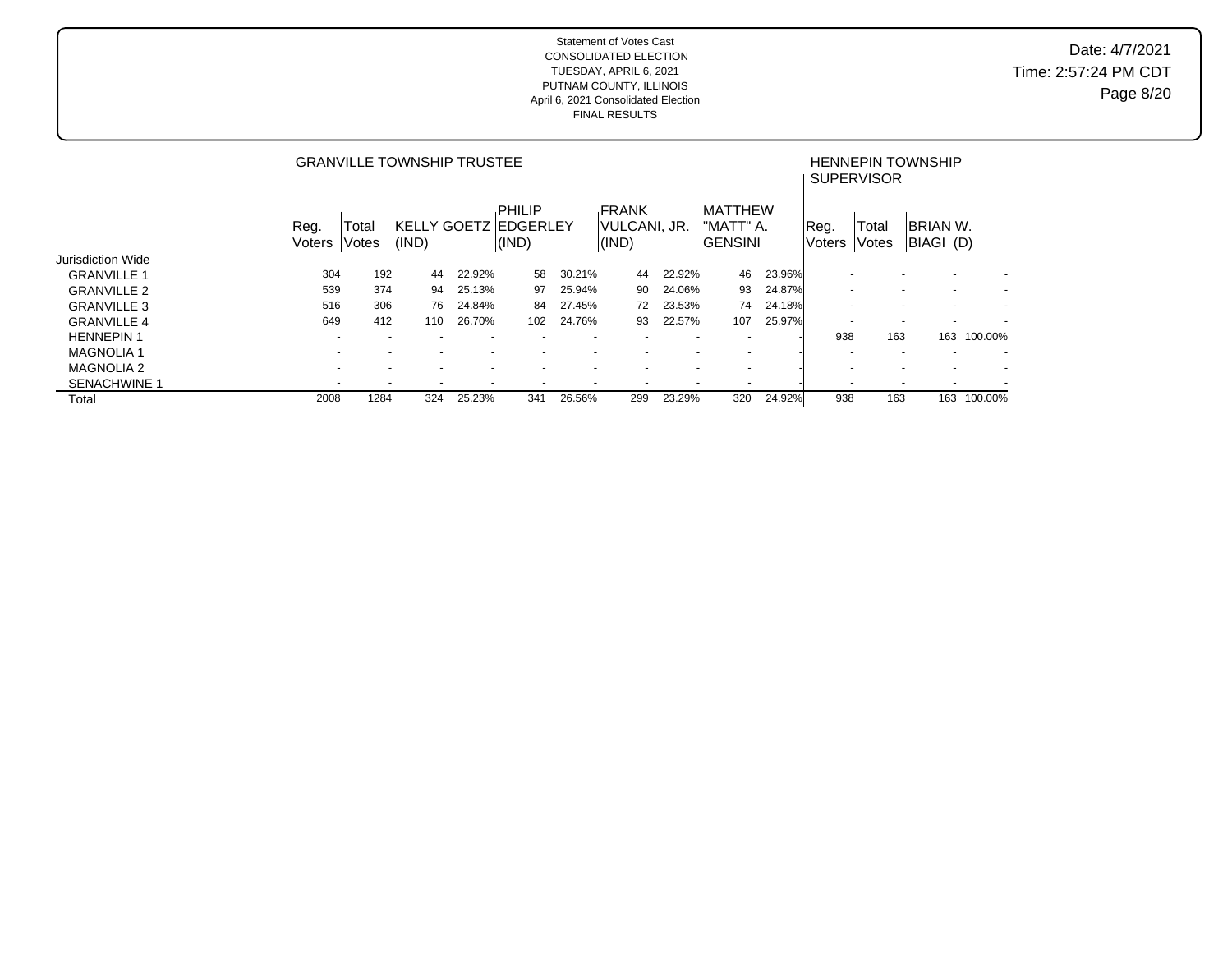Date: 4/7/2021 Time: 2:57:24 PM CDT Page 9/20

|                     | <b>CLERK</b>   |                | <b>HENNEPIN TOWNSHIP</b>           |         |                 |                | <b>HENNEPIN TOWNSHIP</b><br><b>HIGHWAY COMMISSIONER</b> |         |
|---------------------|----------------|----------------|------------------------------------|---------|-----------------|----------------|---------------------------------------------------------|---------|
|                     | Reg.<br>Voters | Total<br>Votes | DAN (DANIEL)<br>J. DEMATTIA<br>(D) |         | .Reg.<br>Voters | Total<br>Votes | THEODORE W<br>IDOUCETTE.<br>JR. (D)                     |         |
| Jurisdiction Wide   |                |                |                                    |         |                 |                |                                                         |         |
| <b>GRANVILLE 1</b>  |                |                |                                    |         |                 |                |                                                         |         |
| <b>GRANVILLE 2</b>  |                |                |                                    |         |                 |                |                                                         |         |
| <b>GRANVILLE 3</b>  |                |                |                                    |         |                 |                |                                                         |         |
| <b>GRANVILLE 4</b>  |                |                |                                    |         |                 |                |                                                         |         |
| <b>HENNEPIN 1</b>   | 938            | 152            | 152                                | 100.00% | 938             | 170            | 170                                                     | 100.00% |
| <b>MAGNOLIA1</b>    |                |                |                                    |         |                 |                |                                                         |         |
| <b>MAGNOLIA 2</b>   |                |                |                                    |         |                 |                |                                                         |         |
| <b>SENACHWINE 1</b> |                |                |                                    |         |                 |                |                                                         |         |
| Total               | 938            | 152            | 152                                | 100.00% | 938             | 170            | 170                                                     | 100.00% |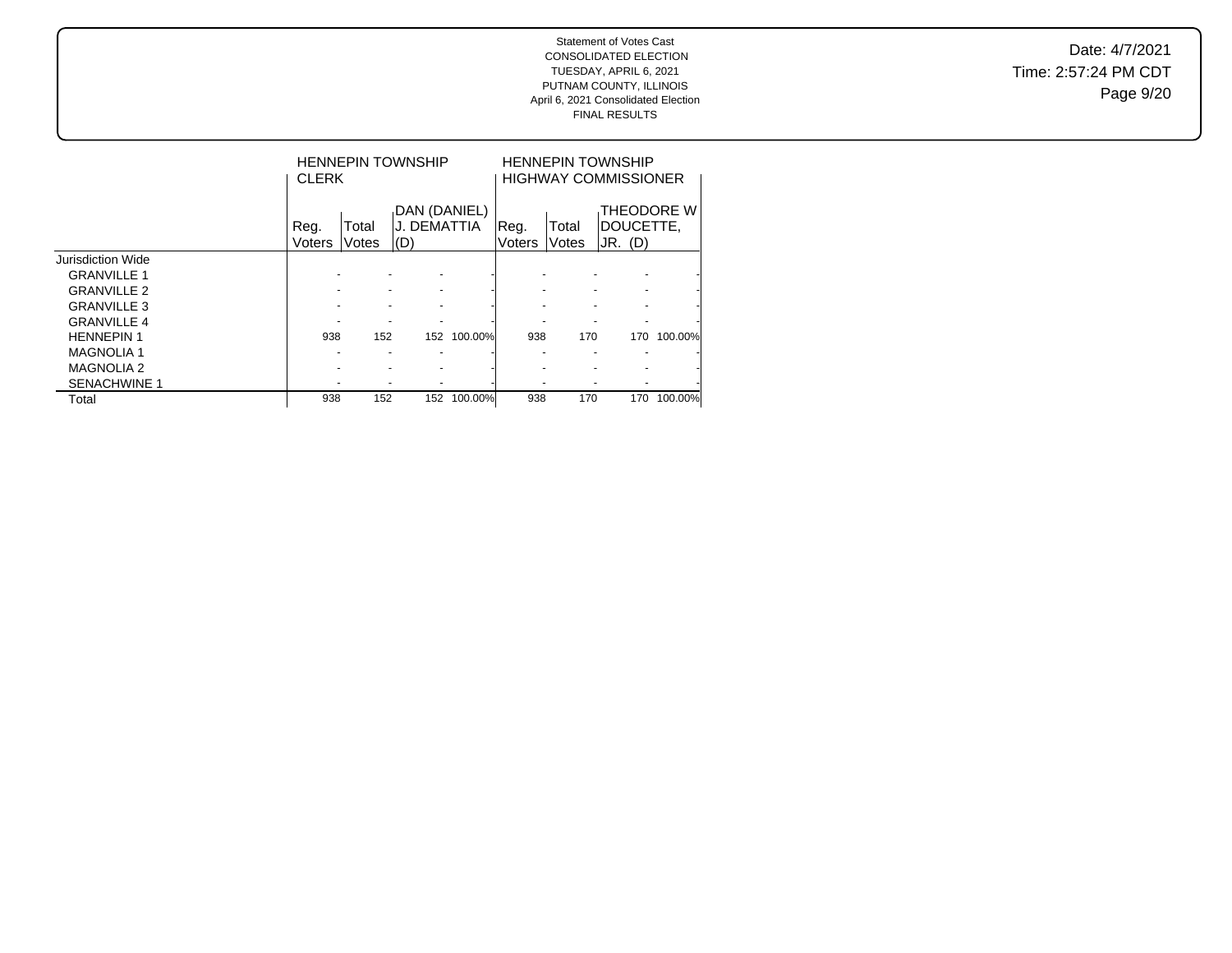Date: 4/7/2021 Time: 2:57:24 PM CDT Page 10/20

|                          |                          |                | <b>HENNEPIN TOWNSHIP TRUSTEE</b> |                          |                                            |        |                                                                       |                          |                                           |        |                          | <b>SUPERVISOR</b> | <b>MAGNOLIA TOWNSHIP</b>            |         |
|--------------------------|--------------------------|----------------|----------------------------------|--------------------------|--------------------------------------------|--------|-----------------------------------------------------------------------|--------------------------|-------------------------------------------|--------|--------------------------|-------------------|-------------------------------------|---------|
|                          | Reg.<br>Voters           | Total<br>Votes | $ $ SR. $(D)$                    |                          | .LINDA J.<br>JOHN V. BIAGI DEMATTIA<br>(D) |        | <b>RALPH "JOE"</b><br><b>IGENSINI JR.</b><br>$\mathsf{I}(\mathsf{D})$ |                          | <b>HAROLD A</b><br><b>IHAYWARD</b><br>(D) |        | Reg.<br>Voters           | Total<br>Votes    | <b>IMEGAN TARR</b><br>$\vert$ (IND) |         |
| <b>Jurisdiction Wide</b> |                          |                |                                  |                          |                                            |        |                                                                       |                          |                                           |        |                          |                   |                                     |         |
| <b>GRANVILLE 1</b>       |                          |                | $\overline{\phantom{0}}$         |                          |                                            |        |                                                                       |                          | $\overline{\phantom{a}}$                  |        |                          |                   | $\overline{\phantom{0}}$            |         |
| <b>GRANVILLE 2</b>       |                          |                | ۰                                |                          |                                            |        |                                                                       |                          |                                           |        |                          |                   | $\overline{\phantom{0}}$            |         |
| <b>GRANVILLE 3</b>       |                          |                | $\overline{\phantom{0}}$         | $\overline{\phantom{0}}$ |                                            |        |                                                                       |                          | $\overline{\phantom{a}}$                  |        |                          |                   | $\overline{\phantom{0}}$            |         |
| <b>GRANVILLE 4</b>       |                          |                | $\overline{\phantom{a}}$         |                          |                                            |        |                                                                       |                          |                                           |        |                          |                   |                                     |         |
| <b>HENNEPIN1</b>         | 938                      | 549            | 113                              | 20.58%                   | 115                                        | 20.95% | 158                                                                   | 28.78%                   | 163                                       | 29.69% |                          |                   | $\overline{\phantom{0}}$            |         |
| <b>MAGNOLIA1</b>         | $\overline{\phantom{a}}$ |                | $\overline{\phantom{a}}$         | $\overline{\phantom{a}}$ |                                            |        |                                                                       | $\overline{\phantom{a}}$ | $\overline{\phantom{a}}$                  |        | 349                      | 60                | 60                                  | 100.00% |
| <b>MAGNOLIA 2</b>        |                          |                | ۰                                | $\overline{\phantom{a}}$ |                                            |        |                                                                       |                          |                                           |        | 408                      | 78                | 78                                  | 100.00% |
| <b>SENACHWINE 1</b>      |                          |                | $\overline{\phantom{0}}$         | $\overline{\phantom{a}}$ | $\overline{\phantom{a}}$                   |        |                                                                       |                          |                                           |        | $\overline{\phantom{0}}$ |                   |                                     |         |
| Total                    | 938                      | 549            | 113                              | 20.58%                   | 115                                        | 20.95% | 158                                                                   | 28.78%                   | 163                                       | 29.69% | 757                      | 138               | 138                                 | 100.00% |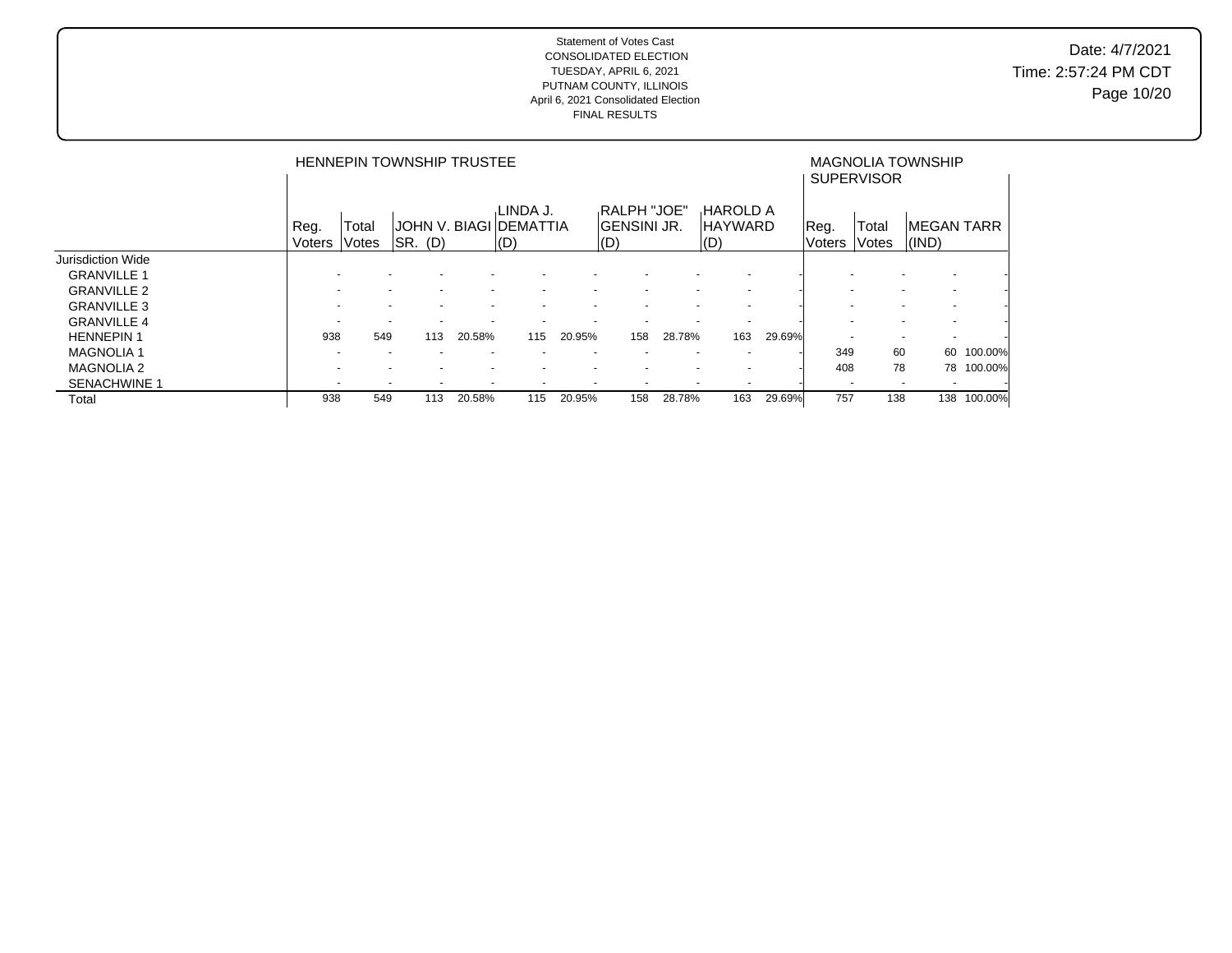Date: 4/7/2021 Time: 2:57:24 PM CDT Page 11/20

|                     | <b>CLERK</b>          |                | <b>MAGNOLIA TOWNSHIP</b>  |         | <b>ASSESSOR</b> |                          | <b>MAGNOLIA TOWNSHIP</b> |                |                | <b>MAGNOLIA TOWNSHIP</b><br><b>HIGHWAY COMMISSIONER</b> |         |
|---------------------|-----------------------|----------------|---------------------------|---------|-----------------|--------------------------|--------------------------|----------------|----------------|---------------------------------------------------------|---------|
|                     | Reg.<br><b>Voters</b> | Total<br>Votes | DANIEL BAUM Reg.<br>(IND) |         | Voters          | Total<br><b>Votes</b>    | INo Candidate            | Reg.<br>Voters | Total<br>Votes | ISCOT D.<br>WATKINS (W)                                 |         |
| Jurisdiction Wide   |                       |                |                           |         |                 |                          |                          |                |                |                                                         |         |
| <b>GRANVILLE 1</b>  |                       |                |                           |         |                 |                          |                          |                |                |                                                         |         |
| <b>GRANVILLE 2</b>  |                       |                | $\overline{\phantom{a}}$  |         |                 |                          | $\overline{\phantom{a}}$ |                |                | $\overline{\phantom{a}}$                                |         |
| <b>GRANVILLE 3</b>  |                       |                |                           |         |                 |                          |                          |                |                | $\overline{\phantom{a}}$                                |         |
| <b>GRANVILLE 4</b>  |                       |                |                           |         |                 |                          |                          |                |                | $\overline{\phantom{0}}$                                |         |
| <b>HENNEPIN1</b>    |                       |                |                           |         |                 |                          |                          |                |                |                                                         |         |
| <b>MAGNOLIA1</b>    | 349                   | 63             | 63                        | 100.00% | 349             |                          | $\Omega$<br>0            | 349            | 33             | 33                                                      | 100.00% |
| <b>MAGNOLIA 2</b>   | 408                   | 88             | 88                        | 100.00% | 408             |                          | $\Omega$<br>$\Omega$     | 408            | 23             | 23                                                      | 100.00% |
| <b>SENACHWINE 1</b> |                       |                |                           |         |                 | $\overline{\phantom{0}}$ |                          |                |                | $\overline{\phantom{a}}$                                |         |
| Total               | 757                   | 151            | 151                       | 100.00% | 757             |                          | 0<br>0                   | 757            | 56             | 56                                                      | 100.00% |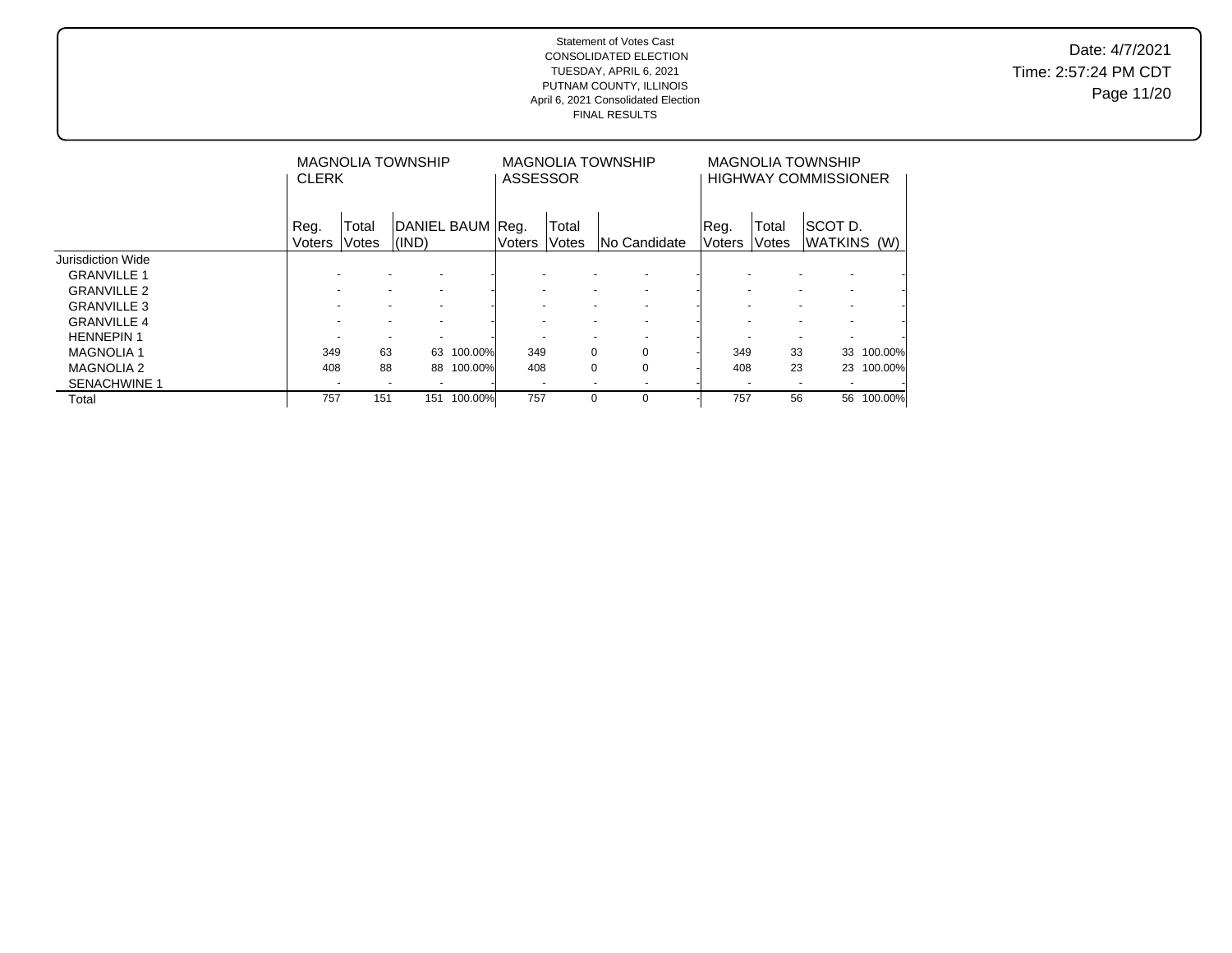Date: 4/7/2021 Time: 2:57:24 PM CDT Page 12/20

|                     |                          |                       | <b>MAGNOLIA TOWNSHIP TRUSTEE</b>                     | SENACHWINE TOWNSHIP<br><b>SUPERVISOR</b> |                                                      |        |                                                      |                          |                           |        |        |                |                                                      |         |
|---------------------|--------------------------|-----------------------|------------------------------------------------------|------------------------------------------|------------------------------------------------------|--------|------------------------------------------------------|--------------------------|---------------------------|--------|--------|----------------|------------------------------------------------------|---------|
|                     | Reg.<br>Voters           | Гоtal<br><b>Votes</b> | <b>CHAD</b><br>ICOLEMAN<br>(IND)                     |                                          | <b>JOSEPH F.</b><br>SMITH (IND)                      |        | GEORGE<br><b>IMATTERN</b><br>(IND)                   |                          | KAYNE SMITH Reg.<br>(IND) |        | Voters | Total<br>Votes | DAVID F.<br><b>BOUCHER</b><br>(IND)                  |         |
| Jurisdiction Wide   |                          |                       |                                                      |                                          |                                                      |        |                                                      |                          |                           |        |        |                |                                                      |         |
| <b>GRANVILLE 1</b>  |                          |                       |                                                      |                                          |                                                      |        |                                                      |                          |                           |        |        |                | $\overline{\phantom{a}}$                             |         |
| <b>GRANVILLE 2</b>  | $\overline{\phantom{a}}$ |                       | $\overline{\phantom{a}}$<br>$\overline{\phantom{a}}$ |                                          | $\overline{\phantom{0}}$<br>$\overline{\phantom{0}}$ |        | $\overline{\phantom{0}}$<br>$\overline{\phantom{a}}$ | $\overline{\phantom{a}}$ | $\sim$                    |        |        |                | $\overline{\phantom{a}}$<br>$\overline{\phantom{a}}$ |         |
| <b>GRANVILLE 3</b>  |                          |                       |                                                      |                                          |                                                      |        |                                                      |                          | $\overline{\phantom{0}}$  |        |        |                | $\overline{\phantom{a}}$                             |         |
| <b>GRANVILLE 4</b>  |                          |                       |                                                      |                                          |                                                      |        |                                                      |                          |                           |        |        |                |                                                      |         |
| <b>HENNEPIN1</b>    | $\sim$                   |                       | $\sim$<br>$\sim$                                     |                                          | $\sim$<br>$\overline{\phantom{0}}$                   |        | $\sim$<br>$\overline{\phantom{a}}$                   | $\overline{\phantom{a}}$ | $\sim$                    |        |        |                | $\overline{\phantom{a}}$<br>$\overline{\phantom{a}}$ |         |
| <b>MAGNOLIA 1</b>   | 349                      | 223                   | 54                                                   | 24.22%                                   | 57                                                   | 25.56% | 56                                                   | 25.11%                   | 56                        | 25.11% |        |                | $\overline{\phantom{0}}$<br>$\overline{\phantom{a}}$ |         |
| <b>MAGNOLIA 2</b>   | 408                      | 291                   | 78                                                   | 26.80%                                   | 71                                                   | 24.40% | 72                                                   | 24.74%                   | 70                        | 24.05% |        |                | $\overline{\phantom{0}}$<br>$\overline{\phantom{a}}$ |         |
| <b>SENACHWINE 1</b> | $\overline{\phantom{a}}$ |                       | $\overline{\phantom{a}}$<br>$\overline{\phantom{a}}$ | $\overline{a}$                           | $\overline{\phantom{a}}$                             |        | $\sim$<br>$\overline{\phantom{a}}$                   | $\overline{\phantom{a}}$ | $\overline{a}$            |        | 489    | 44             | 44                                                   | 100.00% |
| Total               | 757                      | 514                   | 132                                                  | 25.68%                                   | 128                                                  | 24.90% | 128                                                  | 24.90%                   | 126                       | 24.51% | 489    | 44             | 44                                                   | 100.00% |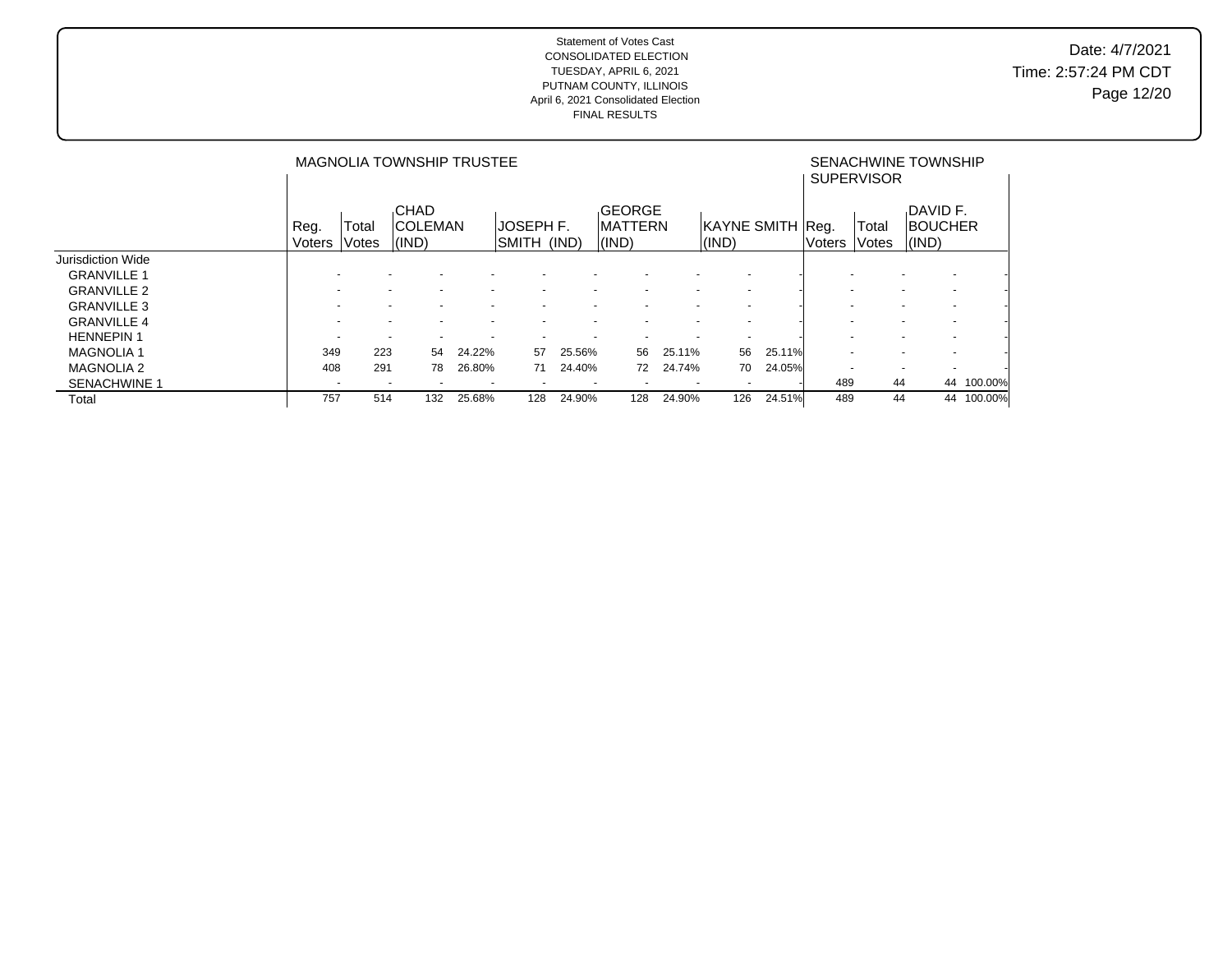Date: 4/7/2021 Time: 2:57:24 PM CDT Page 13/20

|                     | <b>CLERK</b>   |                | SENACHWINE TOWNSHIP           |         |                |                | SENACHWINE TOWNSHIP<br><b>HIGHWAY COMMISSIONER</b> |         |  |  |
|---------------------|----------------|----------------|-------------------------------|---------|----------------|----------------|----------------------------------------------------|---------|--|--|
|                     | Reg.<br>Voters | Total<br>Votes | SHERRY M.<br>IMONDAY<br>(IND) |         | Reg.<br>Voters | Total<br>Votes | WALLACE W.<br><b>SPRAGUE</b><br>(IND)              |         |  |  |
| Jurisdiction Wide   |                |                |                               |         |                |                |                                                    |         |  |  |
| <b>GRANVILLE 1</b>  |                |                |                               |         |                |                |                                                    |         |  |  |
| <b>GRANVILLE 2</b>  |                |                |                               |         |                |                |                                                    |         |  |  |
| <b>GRANVILLE 3</b>  |                |                |                               |         |                |                |                                                    |         |  |  |
| <b>GRANVILLE 4</b>  |                |                |                               |         |                |                |                                                    |         |  |  |
| <b>HENNEPIN 1</b>   |                |                |                               |         |                |                |                                                    |         |  |  |
| <b>MAGNOLIA 1</b>   |                |                |                               |         |                |                |                                                    |         |  |  |
| <b>MAGNOLIA 2</b>   |                |                |                               |         |                |                |                                                    |         |  |  |
| <b>SENACHWINE 1</b> | 489            | 46             | 46                            | 100.00% | 489            | 46             | 46                                                 | 100.00% |  |  |
| Total               | 489            | 46             | 46                            | 100.00% | 489            | 46             | 46                                                 | 100.00% |  |  |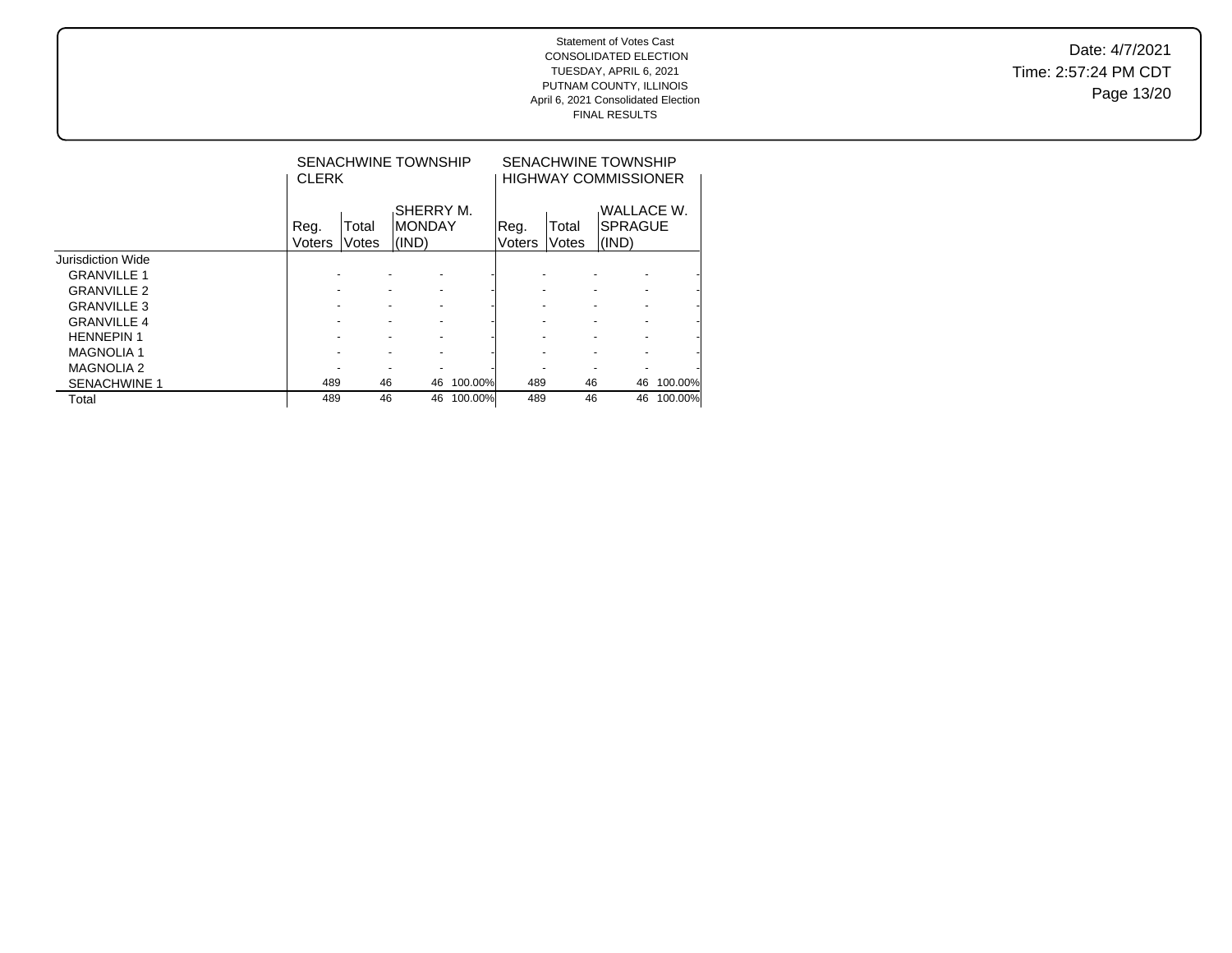|                     |                |                | SENACHWINE TOWNSHIP TRUSTEE        |        |                            |        |                                             | MULTI-TOWNSHIP ASSESSOR (HENNEPIN<br>AND SENACHWINE) |                                                     |        |                          |                       |                              |                                 |         |
|---------------------|----------------|----------------|------------------------------------|--------|----------------------------|--------|---------------------------------------------|------------------------------------------------------|-----------------------------------------------------|--------|--------------------------|-----------------------|------------------------------|---------------------------------|---------|
|                     | Reg.<br>Voters | Total<br>Votes | <b>MARY M</b><br>CROOK (IND) (IND) |        | SHERRY L.<br><b>HUGHES</b> |        | GARY H.<br><b>FOUNTAIN</b><br>$\vert$ (IND) |                                                      | <b>GEORGE L.</b><br><b>WHEELER</b><br>$\vert$ (IND) |        | Reg.<br><b>Voters</b>    | Total<br><b>Votes</b> | <b>No Candidate</b><br>  (D) | SHELLEY A.<br>KAYS (IND)        |         |
| Jurisdiction Wide   |                |                |                                    |        |                            |        |                                             |                                                      |                                                     |        |                          |                       |                              |                                 |         |
| <b>GRANVILLE 1</b>  |                |                |                                    |        |                            |        |                                             |                                                      |                                                     |        |                          |                       |                              |                                 |         |
| <b>GRANVILLE 2</b>  |                |                |                                    |        |                            |        |                                             |                                                      | $\overline{\phantom{a}}$                            |        |                          |                       |                              |                                 |         |
| <b>GRANVILLE 3</b>  |                |                |                                    |        |                            |        |                                             |                                                      |                                                     |        |                          |                       |                              |                                 |         |
| <b>GRANVILLE 4</b>  |                |                |                                    |        |                            |        |                                             |                                                      |                                                     |        |                          |                       |                              |                                 |         |
| <b>HENNEPIN1</b>    |                |                |                                    |        |                            |        |                                             |                                                      |                                                     |        | 938                      | 153                   | $\Omega$                     | 153<br>$\sim$                   | 100.00% |
| <b>MAGNOLIA1</b>    |                |                | $\overline{\phantom{a}}$           |        |                            |        |                                             |                                                      |                                                     |        | $\overline{\phantom{a}}$ |                       |                              |                                 |         |
| <b>MAGNOLIA 2</b>   |                |                | $\overline{\phantom{a}}$           |        |                            |        |                                             |                                                      | $\overline{\phantom{a}}$                            |        | $\overline{\phantom{0}}$ |                       |                              |                                 |         |
| <b>SENACHWINE 1</b> | 489            | 155            | 44                                 | 28.39% | 37                         | 23.87% | 37                                          | 23.87%                                               | 37                                                  | 23.87% | 489                      | 40                    | $\Omega$                     | 40<br>$\sim$                    | 100.00% |
| Total               | 489            | 155            | 44                                 | 28.39% | 37                         | 23.87% | 37                                          | 23.87%                                               | 37                                                  | 23.87% | 1427                     | 193                   | $\Omega$                     | 193<br>$\overline{\phantom{a}}$ | 100.00% |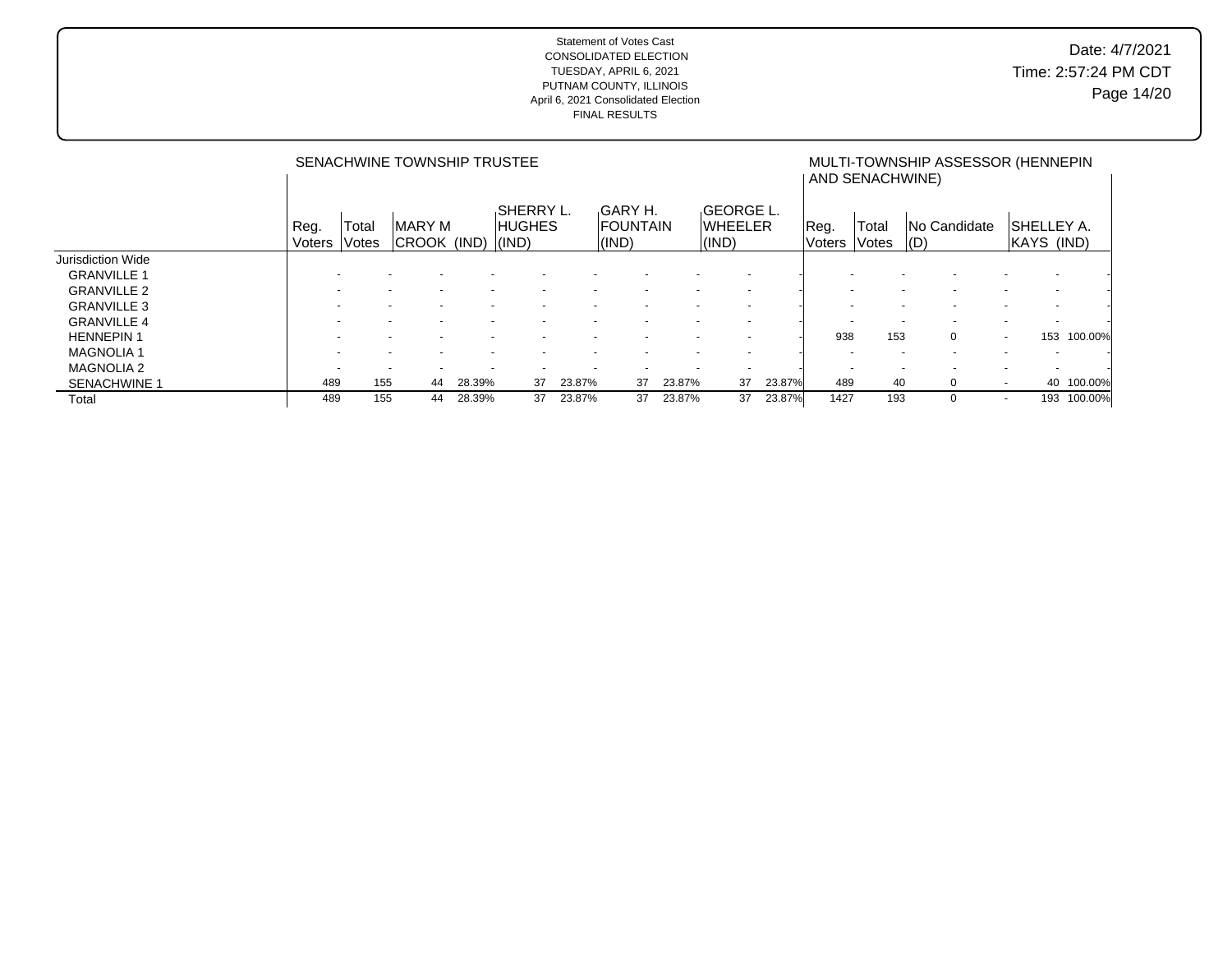## Date: 4/7/2021 Time: 2:57:24 PM CDT Page 15/20

|                     |                | <b>COMMISSIONER</b>      | HENNEPIN PARK DISTRICT                               |         | PUTNAM COUNTY LIBRARY DISTRICT TRUSTEE 4 YEAR TERM |                |                                |        |                           |        |                         |        |                   |       |  |
|---------------------|----------------|--------------------------|------------------------------------------------------|---------|----------------------------------------------------|----------------|--------------------------------|--------|---------------------------|--------|-------------------------|--------|-------------------|-------|--|
|                     | Reg.<br>Voters | Total<br><b>Votes</b>    | <b>MICHAEL</b><br><b>JASON</b><br> McDONALD          |         | Reg.<br>Voters                                     | Total<br>Votes | <b>ROBERT</b><br><b>STEELE</b> |        | <b>JOAN</b><br>IAUGUSTINE |        | ISALLY<br><b>IYOUNG</b> |        | ROBERT<br> HAMANN | (W)   |  |
| Jurisdiction Wide   |                |                          |                                                      |         |                                                    |                |                                |        |                           |        |                         |        |                   |       |  |
| <b>GRANVILLE 1</b>  |                | ۰                        | $\overline{\phantom{a}}$<br>$\overline{\phantom{a}}$ |         | 304                                                | 130            | 47                             | 36.15% | 38                        | 29.23% | 45                      | 34.62% | 0                 |       |  |
| <b>GRANVILLE 2</b>  |                |                          | $\overline{\phantom{a}}$<br>$\overline{\phantom{0}}$ |         | 539                                                | 261            | 91                             | 34.87% | 77                        | 29.50% | 93                      | 35.63% | 0                 |       |  |
| <b>GRANVILLE 3</b>  |                | $\overline{\phantom{0}}$ | $\overline{\phantom{a}}$<br>$\overline{\phantom{0}}$ |         | 516                                                | 215            | 69                             | 32.09% | 67                        | 31.16% | 79                      | 36.74% | 0                 |       |  |
| <b>GRANVILLE 4</b>  |                |                          | $\overline{\phantom{a}}$<br>$\overline{\phantom{a}}$ |         | 649                                                | 274            | 100                            | 36.50% | 81                        | 29.56% | 93                      | 33.94% | 0                 |       |  |
| <b>HENNEPIN 1</b>   | 569            | 122                      | 122                                                  | 100.00% | 938                                                | 347            | 108                            | 31.12% | 96                        | 27.67% | 142                     | 40.92% |                   | 0.29% |  |
| <b>MAGNOLIA1</b>    |                | $\overline{\phantom{0}}$ | $\overline{\phantom{a}}$<br>$\overline{\phantom{a}}$ |         | 349                                                | 125            | 44                             | 35.20% | 37                        | 29.60% | 44                      | 35.20% | 0                 |       |  |
| <b>MAGNOLIA 2</b>   |                |                          | $\overline{\phantom{a}}$<br>$\overline{\phantom{a}}$ |         | 408                                                | 189            | 65                             | 34.39% | 59                        | 31.22% | 64                      | 33.86% |                   | 0.53% |  |
| <b>SENACHWINE 1</b> |                | $\overline{\phantom{0}}$ | $\overline{a}$<br>$\overline{\phantom{a}}$           |         | 489                                                | 116            | 35                             | 30.17% | 44                        | 37.93% | 37                      | 31.90% | 0                 |       |  |
| Total               | 569            | 122                      | 122                                                  | 100.00% | 4192                                               | 1657           | 559                            | 33.74% | 499                       | 30.11% | 597                     | 36.03% | $\overline{2}$    | 0.12% |  |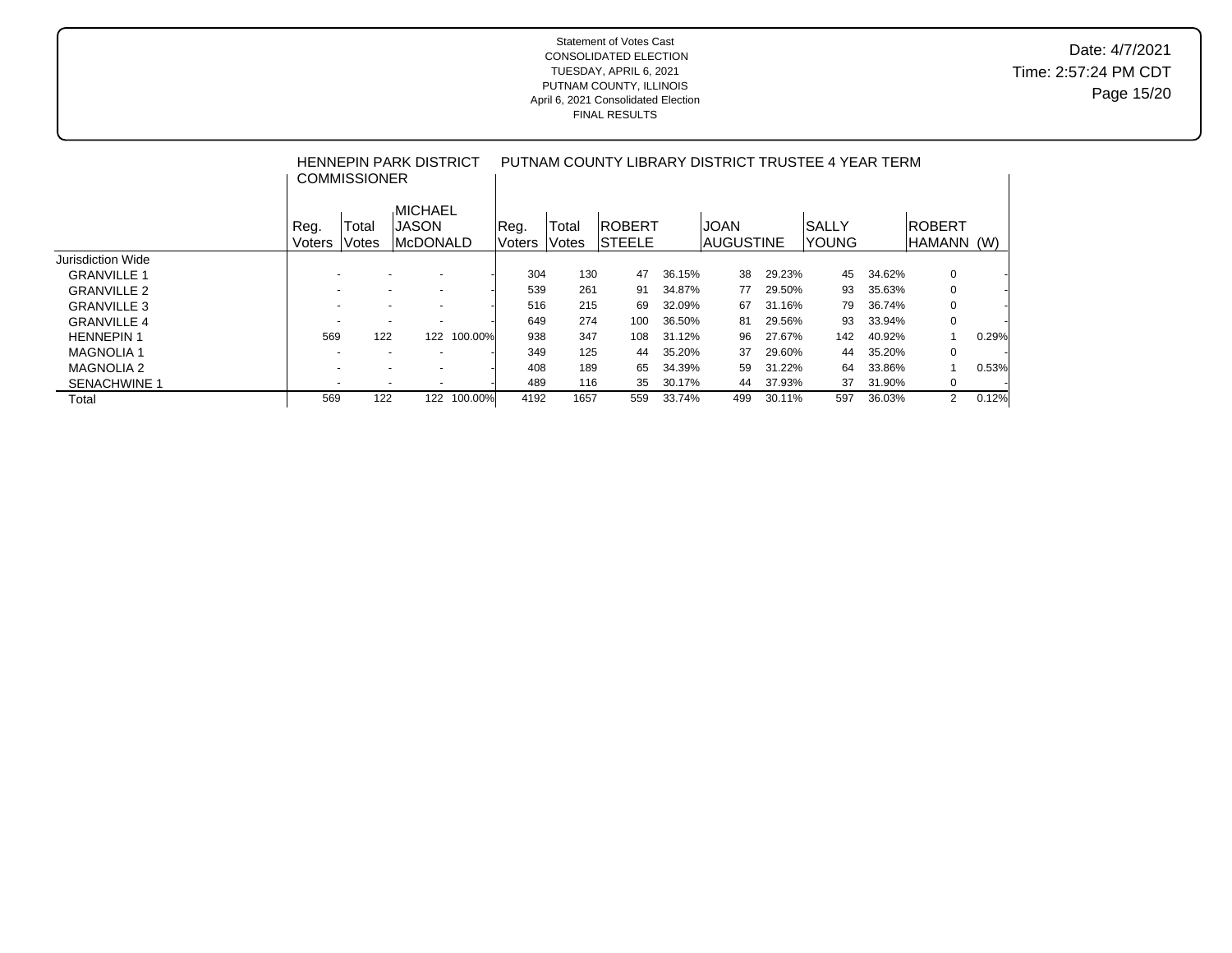Date: 4/7/2021 Time: 2:57:24 PM CDT Page 16/20

|                     |        | <b>LIBRARY TRUSTEE</b> | PUTNAM COUNTY PUBLIC<br>UNEXPIRED 2 YEAR TERM |         | YEAR TERM |          | <b>PRINCETON ELEMENTARY</b><br>DISTRICT 115 BOARD<br>MEMBER - UNEXPIRED 2 |  |  |
|---------------------|--------|------------------------|-----------------------------------------------|---------|-----------|----------|---------------------------------------------------------------------------|--|--|
|                     | Reg.   | Total                  | <b>JO ANN</b>                                 |         | Reg.      | Total    |                                                                           |  |  |
|                     | Voters | Votes                  | <b>STEFFENS</b>                               |         | Voters    | Votes    | INo Candidate                                                             |  |  |
| Jurisdiction Wide   |        |                        |                                               |         |           |          |                                                                           |  |  |
| <b>GRANVILLE 1</b>  | 304    | 61                     | 61                                            | 100.00% |           |          |                                                                           |  |  |
| <b>GRANVILLE 2</b>  | 539    | 110                    | 110                                           | 100.00% |           |          |                                                                           |  |  |
| <b>GRANVILLE 3</b>  | 516    | 90                     | 90                                            | 100.00% |           |          |                                                                           |  |  |
| <b>GRANVILLE 4</b>  | 649    | 112                    | 112                                           | 100.00% |           |          |                                                                           |  |  |
| <b>HENNEPIN1</b>    | 938    | 139                    | 139                                           | 100.00% |           |          |                                                                           |  |  |
| <b>MAGNOLIA 1</b>   | 349    | 60                     | 60                                            | 100.00% |           |          | ٠                                                                         |  |  |
| <b>MAGNOLIA 2</b>   | 408    | 88                     | 88                                            | 100.00% |           |          |                                                                           |  |  |
| <b>SENACHWINE 1</b> | 489    | 38                     | 38                                            | 100.00% | 2         | 0        | 0                                                                         |  |  |
| Total               | 4192   | 698                    | 698                                           | 100.00% | 2         | $\Omega$ | $\Omega$                                                                  |  |  |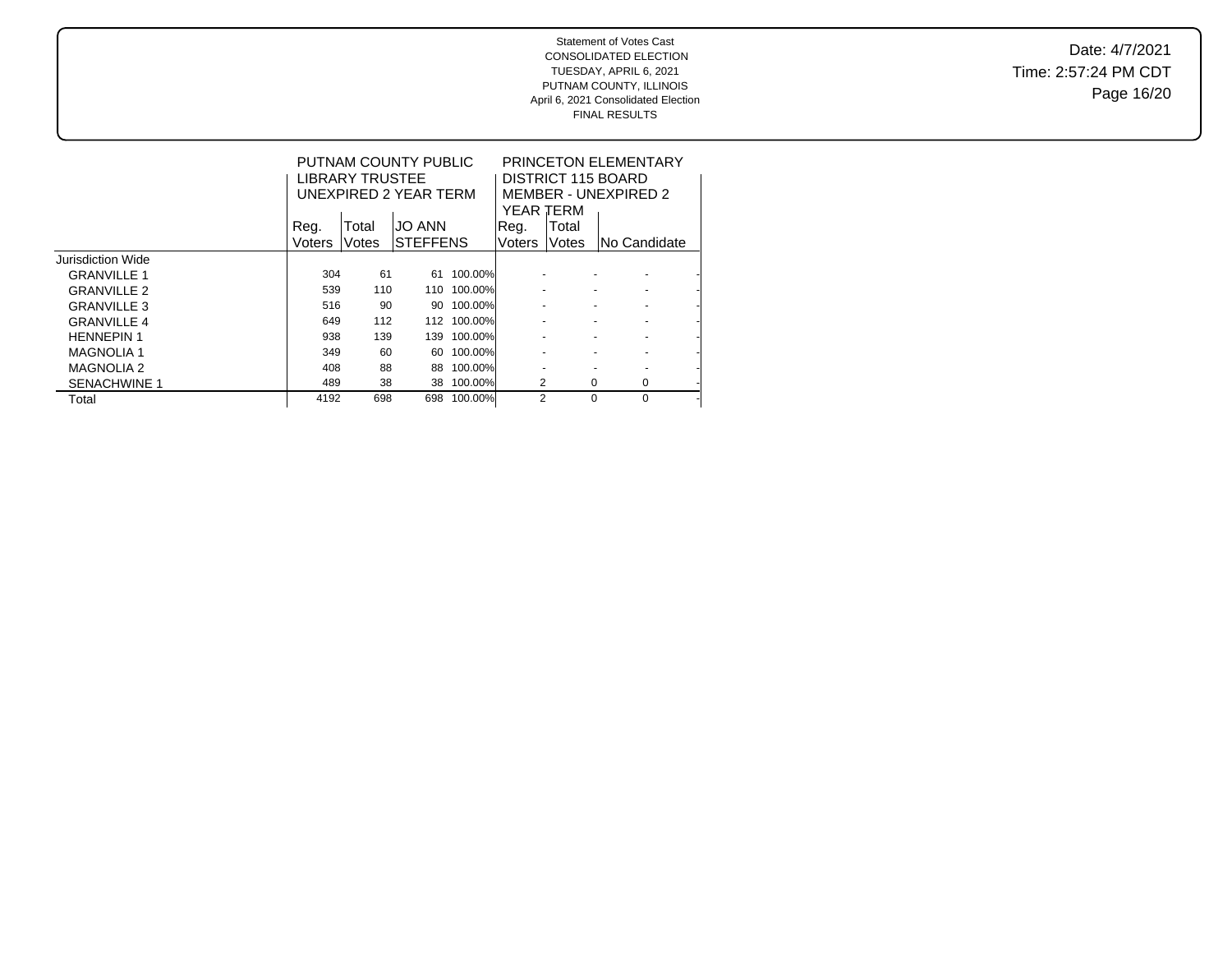|                     |                | PRINCETON ELEMENTARY DISTRICT 115 BOARD MEMBER 4-YEAR TERM |                                |  |        |                                    |        |  |                                 |        |                                                |        |                |                          | PRINCETON HIGH SCHOOL DISTRICT NO.<br>500 BOARD MEMBER |  |        |                                  |  |        |  |  |  |
|---------------------|----------------|------------------------------------------------------------|--------------------------------|--|--------|------------------------------------|--------|--|---------------------------------|--------|------------------------------------------------|--------|----------------|--------------------------|--------------------------------------------------------|--|--------|----------------------------------|--|--------|--|--|--|
|                     | Reg.<br>Voters | Total<br>Votes                                             | <b>CATHERINE</b><br><b>DYE</b> |  |        | <b>IELIZABETH</b><br><b>ARKELS</b> |        |  | <b>JUDSON</b><br><b>ILUSHER</b> |        | <b>BLAKE</b><br><b>DANIEL</b><br><b>JACOBS</b> |        | Reg.<br>Voters | Total<br>Votes           | JOHN A.<br><b>YOUNG</b>                                |  |        | <b>ICOLLEEN</b><br><b>SAILER</b> |  |        |  |  |  |
| Jurisdiction Wide   |                |                                                            |                                |  |        |                                    |        |  |                                 |        |                                                |        |                |                          |                                                        |  |        |                                  |  |        |  |  |  |
| <b>GRANVILLE 1</b>  |                |                                                            |                                |  |        |                                    |        |  |                                 |        |                                                |        |                |                          |                                                        |  |        |                                  |  |        |  |  |  |
| <b>GRANVILLE 2</b>  |                |                                                            |                                |  |        |                                    |        |  |                                 |        |                                                |        |                |                          |                                                        |  |        |                                  |  |        |  |  |  |
| <b>GRANVILLE 3</b>  |                |                                                            |                                |  |        |                                    |        |  |                                 |        |                                                |        |                |                          |                                                        |  |        |                                  |  |        |  |  |  |
| <b>GRANVILLE 4</b>  |                |                                                            |                                |  |        |                                    |        |  |                                 |        |                                                |        |                |                          |                                                        |  |        |                                  |  |        |  |  |  |
| <b>HENNEPIN1</b>    |                |                                                            |                                |  |        |                                    |        |  |                                 |        |                                                |        |                |                          |                                                        |  |        |                                  |  |        |  |  |  |
| <b>MAGNOLIA1</b>    |                |                                                            |                                |  |        |                                    |        |  |                                 |        |                                                |        |                | $\overline{\phantom{0}}$ |                                                        |  |        |                                  |  |        |  |  |  |
| <b>MAGNOLIA 2</b>   |                |                                                            |                                |  |        |                                    |        |  |                                 |        |                                                |        |                |                          |                                                        |  |        |                                  |  |        |  |  |  |
| <b>SENACHWINE 1</b> |                |                                                            |                                |  | 25.00% |                                    | 25.00% |  |                                 | 25.00% |                                                | 25.00% |                | 2                        | 2                                                      |  | 50.00% |                                  |  | 50.00% |  |  |  |
| Total               |                | 2                                                          |                                |  | 25.00% |                                    | 25.00% |  |                                 | 25.00% |                                                | 25.00% |                | 2                        | 2                                                      |  | 50.00% |                                  |  | 50.00% |  |  |  |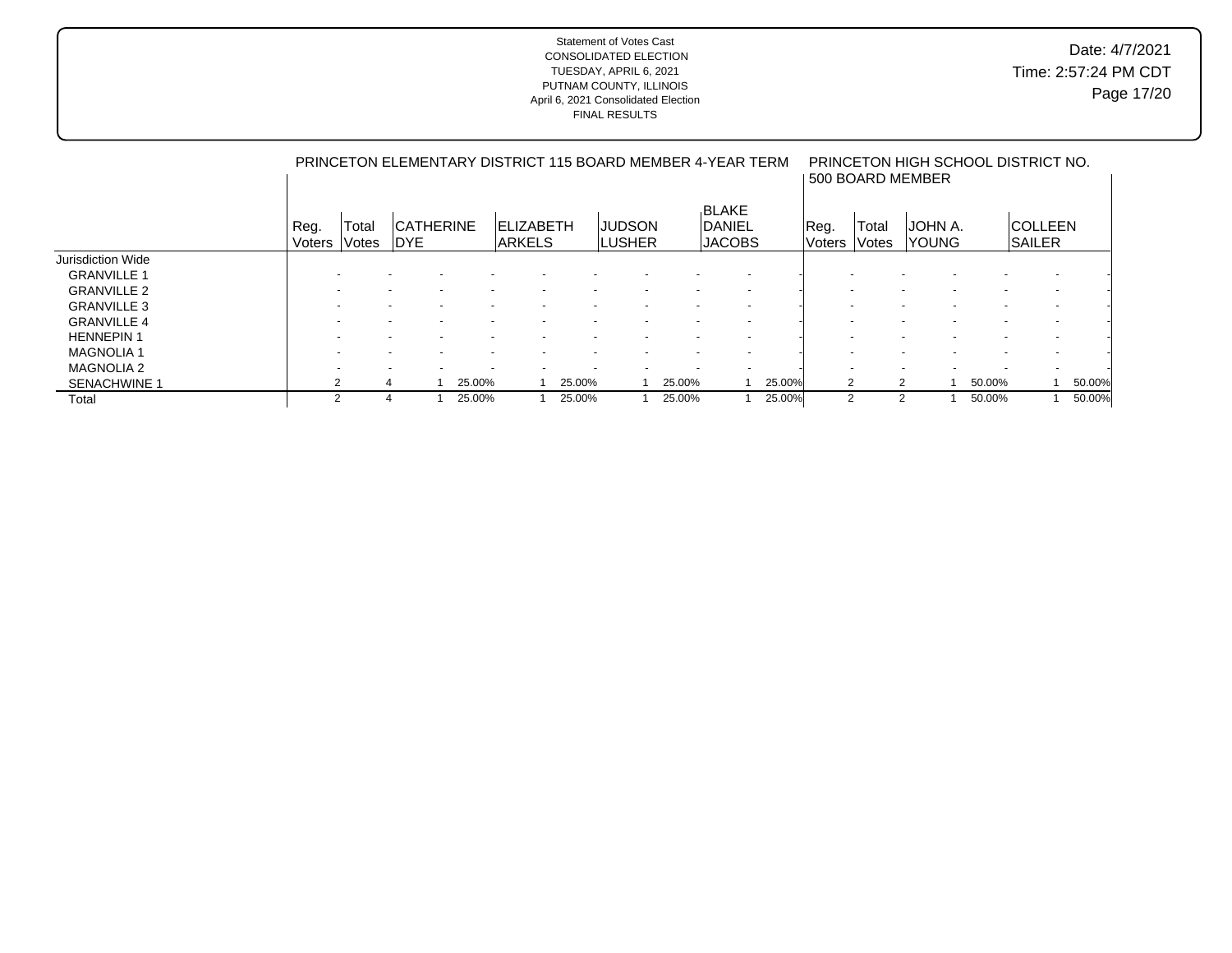Date: 4/7/2021 Time: 2:57:24 PM CDT Page 18/20

|                     |                | PUTNAM COUNTY CUSD NO.<br>535 BOARD OF EDUCATION |                                                      |        |                                                      |                          |                          |                       |                          |        |                          |        |                 |            |
|---------------------|----------------|--------------------------------------------------|------------------------------------------------------|--------|------------------------------------------------------|--------------------------|--------------------------|-----------------------|--------------------------|--------|--------------------------|--------|-----------------|------------|
|                     |                |                                                  |                                                      |        |                                                      |                          |                          | UNEXPIRED 2 YEAR TERM |                          |        |                          |        |                 |            |
|                     |                |                                                  | <b>JEREMY M.</b>                                     |        |                                                      |                          |                          |                       |                          |        |                          |        |                 |            |
|                     | Reg.           | Total                                            | IKIESEWETTE                                          |        | <b>MARY JO</b>                                       |                          | JAMES R.                 |                       | IANGELA L.               |        | Reg.                     | Total  | ICHIVOHN M.     |            |
|                     | Voters         | Votes                                            | IR.                                                  |        | <b>KLEIN</b>                                         |                          | <b>WITKO</b>             |                       | <b>IEARLES</b>           |        | <b>Voters</b>            | Votes  | <b>HOLOCKER</b> |            |
| Jurisdiction Wide   |                |                                                  |                                                      |        |                                                      |                          |                          |                       |                          |        |                          |        |                 |            |
| <b>GRANVILLE 1</b>  |                |                                                  |                                                      |        |                                                      |                          |                          |                       |                          |        | 304                      | 54     |                 | 54 100.00% |
| <b>GRANVILLE 2</b>  |                |                                                  | $\overline{\phantom{a}}$<br>$\overline{\phantom{0}}$ |        | $\overline{\phantom{0}}$<br>$\overline{\phantom{0}}$ | $\overline{\phantom{0}}$ | $\overline{\phantom{0}}$ |                       | $\overline{\phantom{a}}$ |        | 539                      | 103    | 103             | 100.00%    |
| <b>GRANVILLE 3</b>  |                |                                                  |                                                      |        |                                                      |                          |                          |                       | $\overline{\phantom{a}}$ |        | 516                      | 87     | 87              | 100.00%    |
| <b>GRANVILLE 4</b>  |                |                                                  |                                                      |        |                                                      |                          |                          |                       |                          |        | 649                      | 110    | 110             | 100.00%    |
| <b>HENNEPIN1</b>    |                |                                                  |                                                      |        |                                                      |                          |                          |                       | $\overline{\phantom{a}}$ |        | 938                      | 150    | 150             | 100.00%    |
| <b>MAGNOLIA 1</b>   | $\overline{2}$ |                                                  | 8<br>$\mathcal{P}$                                   | 25.00% | $\mathcal{P}$                                        | 25.00%                   | $\mathcal{P}$            | 25.00%                | 2                        | 25.00% | 347                      | 45     | 45              | 100.00%    |
| <b>MAGNOLIA 2</b>   |                |                                                  | $\overline{\phantom{a}}$                             |        |                                                      |                          |                          |                       | $\overline{\phantom{a}}$ |        | 408                      | 82     |                 | 82 100.00% |
| <b>SENACHWINE 1</b> | 487            | 142                                              | 34                                                   | 23.94% | 35                                                   | 24.65%                   | 37                       | 26.06%                | 36                       | 25.35% | $\overline{\phantom{a}}$ | $\sim$ |                 |            |
| Total               | 489            | 150                                              | 36                                                   | 24.00% | 37                                                   | 24.67%                   | 39                       | 26.00%                | 38                       | 25.33% | 3701                     | 631    | 631             | 100.00%    |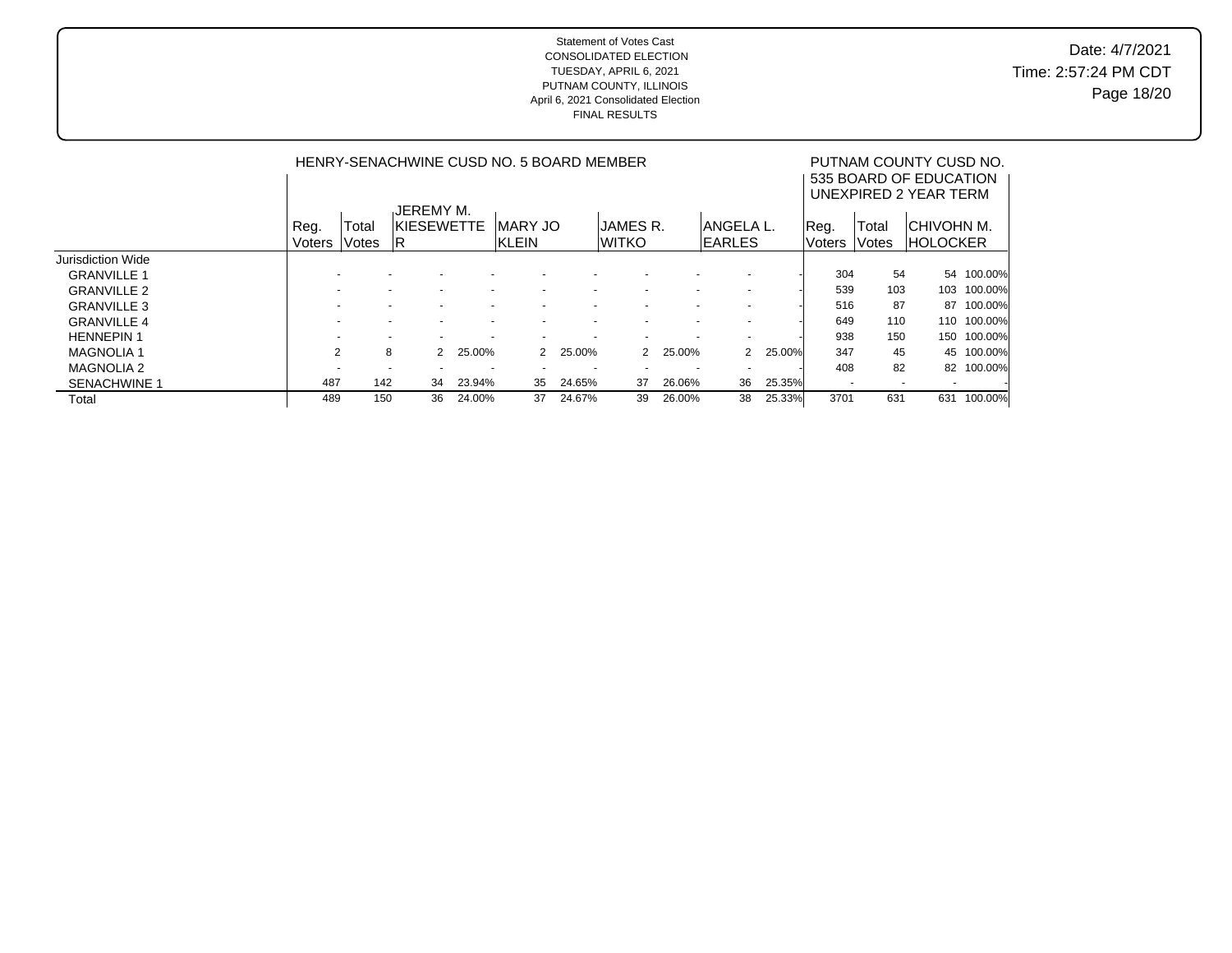### Statement of Votes Cast CONSOLIDATED ELECTION TUESDAY, APRIL 6, 2021 PUTNAM COUNTY, ILLINOIS FINAL RESULTS

|                    |                |                |                             |        |                              |        | PUTNAM COUNTY CUSD NO. 535 BOARD MEMBER 4 YEAR TERM |        |                                 |        |                     |        |
|--------------------|----------------|----------------|-----------------------------|--------|------------------------------|--------|-----------------------------------------------------|--------|---------------------------------|--------|---------------------|--------|
|                    | Reg.<br>Voters | Total<br>Votes | IMICHAEL G.<br><b>BORRI</b> |        | <b>NATHANAEL</b><br>IS. BIRD |        | JESSE R.<br>INAUMAN                                 |        | <b>IKEITH R.</b><br><b>KING</b> |        | IREED J.<br>IWILSON |        |
| Jurisdiction Wide  |                |                |                             |        |                              |        |                                                     |        |                                 |        |                     |        |
| <b>GRANVILLE 1</b> | 304            | 198            | 47                          | 23.74% | 36                           | 18.18% | 34                                                  | 17.17% | 35                              | 17.68% | 46                  | 23.23% |
| <b>GRANVILLE 2</b> | 539            | 403            | 86                          | 21.34% | 80                           | 19.85% | 75                                                  | 18.61% | 79                              | 19.60% | 83                  | 20.60% |
| <b>GRANVILLE 3</b> | 516            | 293            | 57                          | 19.45% | 62                           | 21.16% | 47                                                  | 16.04% | 69                              | 23.55% | 58                  | 19.80% |
| <b>GRANVILLE 4</b> | 649            | 437            | 100                         | 22.88% | 87                           | 19.91% | 77                                                  | 17.62% | 86                              | 19.68% | 87                  | 19.91% |
| <b>HENNEPIN 1</b>  | 938            | 542            | 105                         | 19.37% | 156                          | 28.78% | 71                                                  | 13.10% | 99                              | 18.27% | 111                 | 20.48% |
| <b>MAGNOLIA1</b>   | 347            | 192            | 32                          | 16.67% | 33                           | 17.19% | 40                                                  | 20.83% | 32                              | 16.67% | 55                  | 28.65% |

MAGNOLIA 2 408 299 55 18.39% 50 16.72% 51 17.06% 67 22.41% 76 25.42%

SENACHWINE 1 - - - - - - - - - - - - Total 3701 2364 482 20.39% 504 21.32% 395 16.71% 467 19.75% 516 21.83%

# April 6, 2021 Consolidated Election